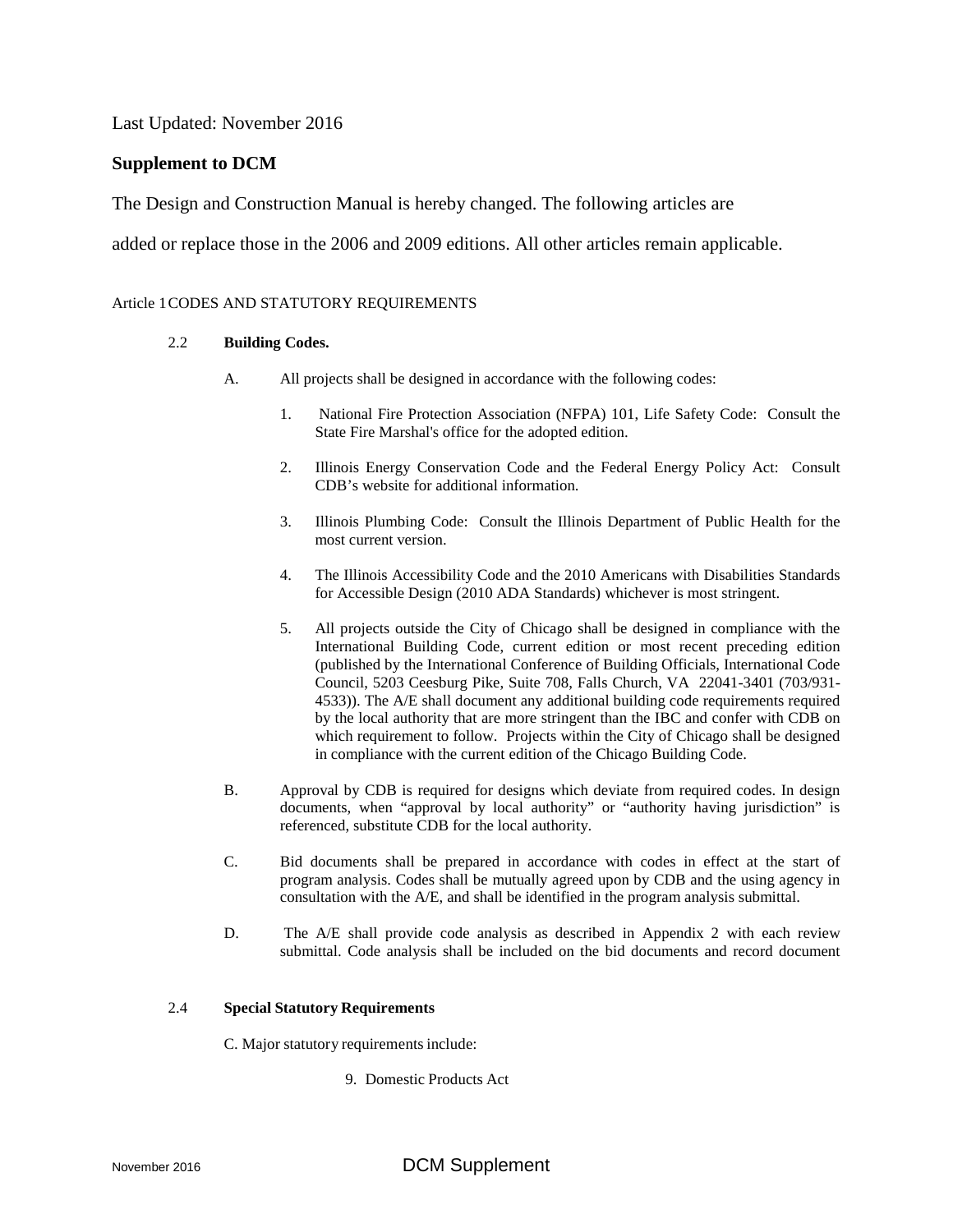#### 3.2 **Green Building Requirements**

- A. For all new construction, additions and major renovation projects (defined as 40% the replacement cost of the building or more), the project shall comply with the requirements in the Green Building Act. Projects that are 10,000 square feet and over, must either achieve a minimum of the United States Green Building Council's LEED Silver certification or an equivalent standard including, but not limited to, a two-globe rating from the Green Building Initiative. Projects less than 10,000 square feet should also be designed to meet these standards but certification will not be required.
- B. The A/E shall design all new construction, additions and major renovations to incorporate maximum LEED points within practical, scope and budgetary limits.
- C. Buildings that are not comfort conditioned shall be exempted from these standards.
- D. Waivers will be granted when an applicant can demonstrate to CDB that meeting the standards causes:
	- 1. An unreasonable financial burden, taking into account the operating and construction costs over the life of the building and the total cost of ownership of the building;
	- 2. An unreasonable impediment to construction;
	- 3. An impairment of the principal function of the building; or
	- 4. A compromise to the historic nature of the structure.
- E. All new construction and major renovation projects must implement at least one LEED alternative transportation criterion for public transportation or bicycle access.
- F. For all CDB projects, when a green building certification is being sought, a LEED or other green building rating checklist shall be completed and submitted with all design submittal phases. For those projects where no certification is required, a LEED or other green building rating checklist shall be completed and submitted with the 100% design submittal. For any criterion on the checklist that do not apply to the project, "N/A" should be noted.
- **3.3 Division of the Work.** As determined by CDB, projects may be designed as single or multiple prime. For multiple prime projects, the A/E shall divide the work into at least five distinct trade contracts as required by CDB and in accordance with the Illinois Procurement Code. They are:
	- 1. General
	- 2. Plumbing
	- 3. Heating
	- 4. Ventilation
	- 5. Electrical

This division shall be clear, concise and comprehensive. All work must be explicitly assigned to a particular trade contract. The A/E shall not include any clause or provision in the contract documents that attempts to assign any of the work by common trade practice, by indirect linkage, etc.

A. If the A/E estimate for an individual trade is less than \$50,000, that trade's work may be combined with another trade. The A/E shall discuss with and obtain concurrence from the CDB PM before combining trades in the bidding documents.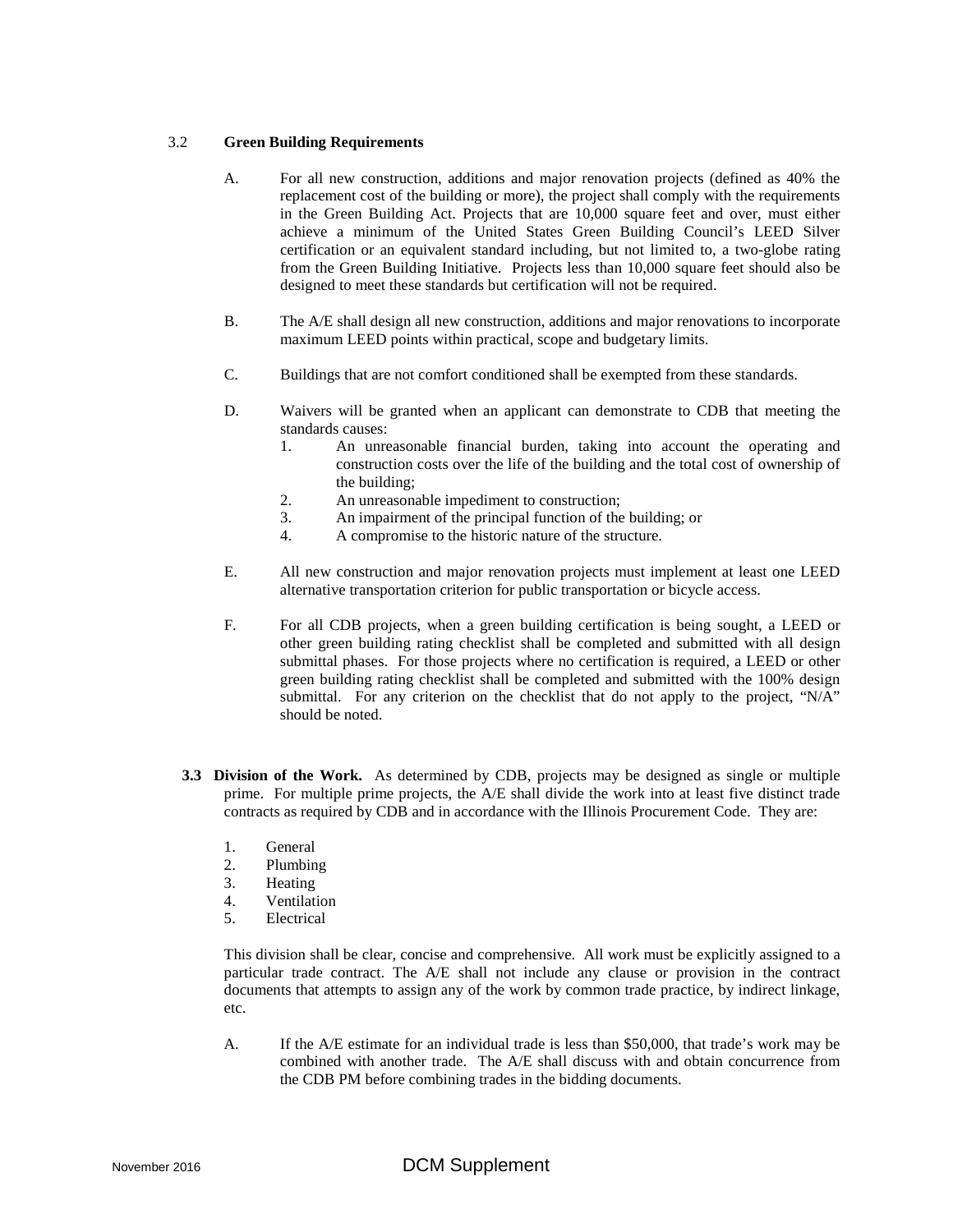- B. Documents shall not reference a "mechanical contractor." Documents shall refer specifically to the individual Plumbing, Heating, Ventilating, or Sprinkler contractors.
- C. The required five trade contracts may be expanded as appropriate for the project. The A/E shall confer with the PM for the appropriate contract trade designations. Some examples of additional designations are:
	- 1. General/Roofing
	- 2. General/Paving
	- 3. Asbestos Abatement
	- 4. Sprinkler
	- 5. Test and Balance
	- 6. Temperature Control/Building Automation<br>7. Electrical/Communications
	- 7. Electrical/Communications
- D. Project Manual. The trade contracts and the work assigned to each shall be described in Paragraph 1.1 of each specification section (as illustrated in Article 8).
- E. Drawings. An appropriate letter identification (as described in Article 9) shall be used on the drawings to designate separate contracts within the project.
	- 1. 'M' **shall not** be used as a drawing letter identification.
	- 2. If work of a trade other than that indicated by the drawing letter designation is depicted on a drawing, that work must be clearly noted and distinguished from the other work on the drawing.
- 3.10 **Civil**
	- H. Geotechnical & Environmental Studies
		- 1. Geotechnical Testing and Reports
			- a. For a new building, addition, or other project requiring excavation and removal of soil, the A/E and/or their geotechnical consultant shall investigate and present a report which considers the engineering implications of all available information and data. This shall include the review of available documents such as aerial photography; USDA/SCS reports; topographic, pedologic, bedrock surface, geologic and quaternary deposits maps; and other pertinent studies which have been completed for and near the project site. The report shall also document existing weather conditions when the samples are taken and special features of the area such as slope cuts, quarries, gravel pits, strip mines, springs, and caverns. The report shall include a separate section describing any treatments necessary to provide a stable platform for the construction. All soil and subgrade recommendations must be specific to certain locations, lengths, depths, and types of treatment that the designer can use to calculate plan quantities.
				- b. The locations and sampling frequencies for subgrade borings shall be at such intervals as to allow the identification of all soil types, the water table elevation, and bedrock that would impact the proposed project. In areas or sites where the building footprint will be located, minimum soil borings per the table below or as recommended by the A/E in coordination with their geotechnical consultant shall be provided. The A/E shall also provide an additional boring for each specialty feature such as elevator pits, deep basements, concentrated heavy loads, and locations where deep fill or irregular subsurface conditions have been discovered.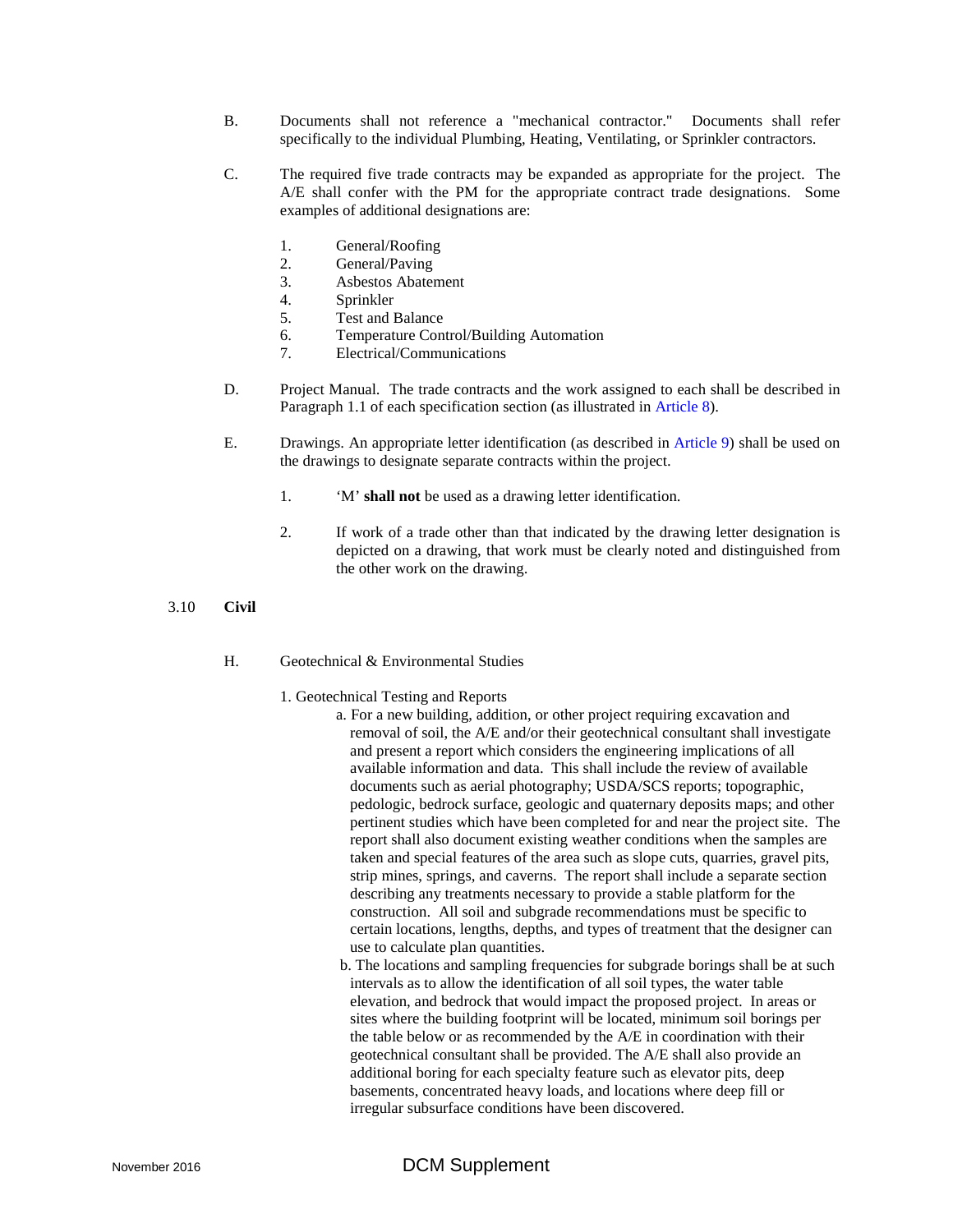c. Soil boring requirements and testing for roadway, civil structure, or parking lot design shall follow IDOT's Geotechnical Manual or as recommended by the A/E in coordination with their geotechnical consultant. The A/E shall provide 1 additional boring per each major specialty feature such as storm water detention systems. The borings should, at a minimum, extend through the pavement through the sub-base to sound material.

| <b>BUILDING FOOTPRINT SIZE</b> | <b>MINIMUM BORING REQUIREMENTS</b>                    |
|--------------------------------|-------------------------------------------------------|
| Less than $5,000$ SF           | Minimum 2 borings                                     |
| 5,000 SF to 20,000 SF          | 2 to 4 borings                                        |
| 20,000 SF to 40,000 SF         | 4 to 6 borings                                        |
| 40,000 to 60,000 SF            | 1 boring per 10,000 SF, plus 1 boring for each 400 LF |
|                                | of building perimeter                                 |
| Over 60,000 SF                 | 1 boring per 10,000 SF, plus 1 boring for each 500 LF |
|                                | of building perimeter                                 |
| <b>Specialty Feature</b>       | 1 boring per specialty feature listed above           |
| <b>Test for Contamination</b>  | 1 test per 10,000 SF building footprint per disturbed |
|                                | layer                                                 |
| References                     | Naval Facilities Engineering Command (NAVFAC)         |
|                                | DM7.01, Chapter 2.                                    |

| <b>ROADWAY OR PARKING LOT</b>         | <b>MINIMUM BORING REQUIREMENTS</b>                     |
|---------------------------------------|--------------------------------------------------------|
| Road, parking lot, or civil structure | Minimum 2 borings plus 1 per 10,000 SF of              |
|                                       | improvement                                            |
| <b>Specialty Feature</b>              | 1 boring per specialty feature listed above            |
| <b>Test for Contamination</b>         | 1 test per 10,0000 SF of improvement per disturbed     |
|                                       | laver                                                  |
| References                            | IDOT Geotechnical Manual, Jan 1999, or latest edition. |

- 2. Environmental Testing and Reports
	- a. For a new building, addition, or other project requiring excavation and removal of soil, the A/E and/or their geotechnical consultant shall investigate and present a report on previous use and owners of the site for the past 100 years as part of the PA/DD submittal package. This is also known as an IEPA Level 1 investigation. If a Level 1 investigation yields suspicion of contaminated material, then a Level 2 investigation is warranted and shall be performed to determine and delineate those soils which cannot be disposed of in a CCDD or standard landfill.
	- b. If hazardous chemicals or other contaminants are found such that soil would be required to be disposed of as a 'special waste' or a 'hazardous waste' during the soil boring process, sufficient borings and tests shall be made to delineate the area and depth of the 'special waste' or 'hazardous waste' soil with a minimum of one boring per 1500square feet or as recommended by the A/E.
	- c. The soil report shall include specific recommendations for use or disposal of soils, and clearly describe limitations on use or disposal of 'special waste' or 'hazardous waste' soil.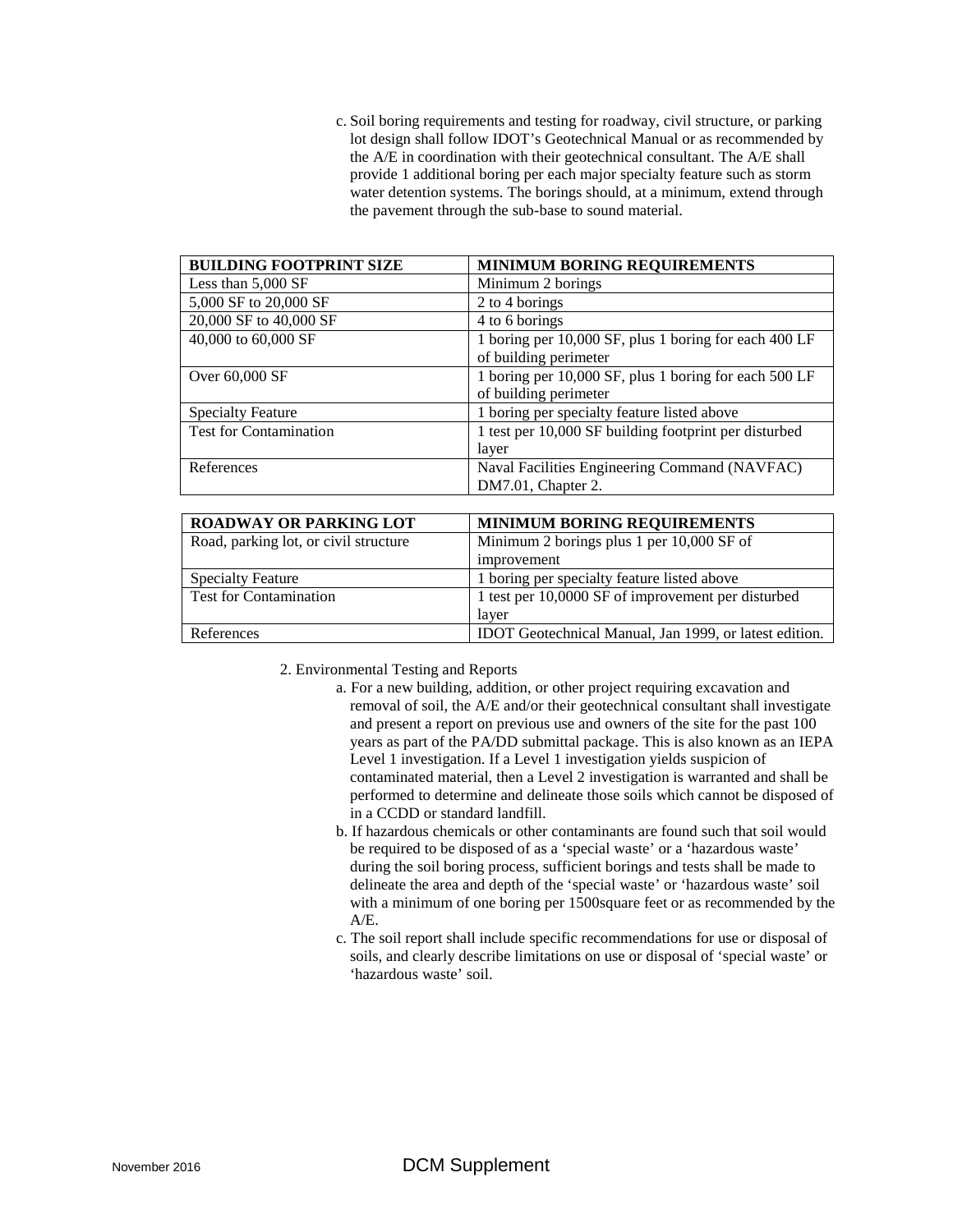#### Article 22 A/E CLOSEOUT

- **22.2 Record Construction Drawings.** Prior to submitting the A/E's final payment request, the A/E shall submit to CDB revised contract documents labeled "Record Drawings," with a Record Drawing Date located in the Revisions section of the title block on all sheets. The Record Drawings shall show all changes reported by the contractor(s), all changes made by change orders or addenda, and any clarifications made by the A/E during construction.
	- A. Document Requirements
		- 1. A complete electronic set of "Record Drawing" drawings and specifications are required.
		- 2. See CDB's "Policy for Bid Set & Record Drawing Electronic Submittals Revised December 2011" located in the reference library on CDB's website (A/E Electronic Submittal Form) for submittal requirements. CDB's reference library can be found at www.illinois.gov/cdb/business/library
	- B The electronic submittal shall be accompanied by the Record Drawing Certification Form located in the CDB Reference Library under "A/E Electronic Submittal Form".
	- C. The A/E will provide the CDB PM with one set of record drawings and support files on CD or by submitting a Zip file through the state's FTP site [\(https://filet.illinois.gov/filet/pimupload.asp\)](https://filet.illinois.gov/filet/pimupload.asp) for CDB and one set of record drawings on CD for the Using Agency central office; black line print paper copy may also be required for the Using Agency. The A/E shall verify requirements with the CDB PM.
	- D. For asbestos abatement projects and projects that included asbestos abatement, the A/E shall complete an Asbestos Abatement Project Summary Report. The report shall be submitted to the CDB PM on CD or by a file through the state's FTP site (https://filet.illinois.gov/filet/pimupload.asp) within 60 days of final clearance testing. The report format can be found in the Project Manual Workbook for Asbestos, Lead, UST and PCB (Appendix 5) and on the website. Supplemental Sampling Reports shall also be submitted on CD or through the state's FTP site for any sampling done as part of the project.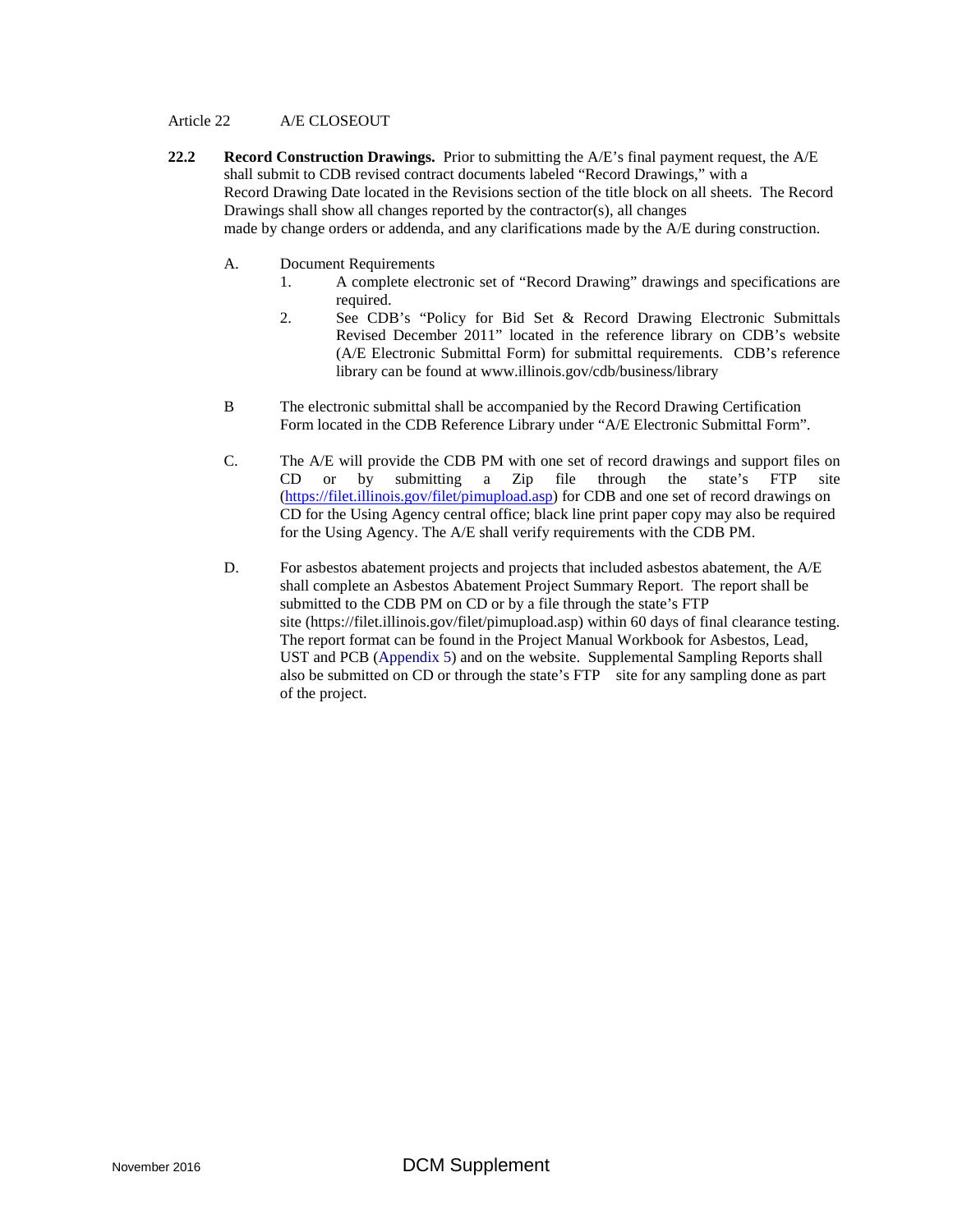## **Appendix 1 STATUTORY REQUIREMENTS**

#### **9. Procurement of Domestic Products Act**

- 9.1. The Procurement of Domestic Products Act, 30 ILCS 517/30, requires each purchasing agency making purchases of procured products to promote the purchase of and give preference to manufactured articles, materials, and supplies that have been manufactured in the United States.
- 9.2. "Manufactured in the United States" means, in the case of assembled articles, materials, or supplies, that design, final assembly, processing, packaging, testing, or other process that adds value, quality, or reliability occurs in the United States.
- 9.3. The Capital Development Board is exempt from the requirements of this Act with respect to a specific project if (i) the project is too complex to identify the numerous individual procured products required for the project or (ii) the procured products required for the project are too numerous or complex to be able to efficiently assess the sites where manufactured.
- 9.4. The A/E shall make the determination whether the project can meet the requirements of the Domestic Products Act or whether the exemption should apply. The A/E will then complete number 9 in Division 01 11 00 – Project Summary. If the A/E determines the promotion and preference for domestic products is applied to the project, Document 00 41 00 – Bid Form should include a choice for the bidder to request this preference. This determination will be submitted as part of the 100% design review submittal.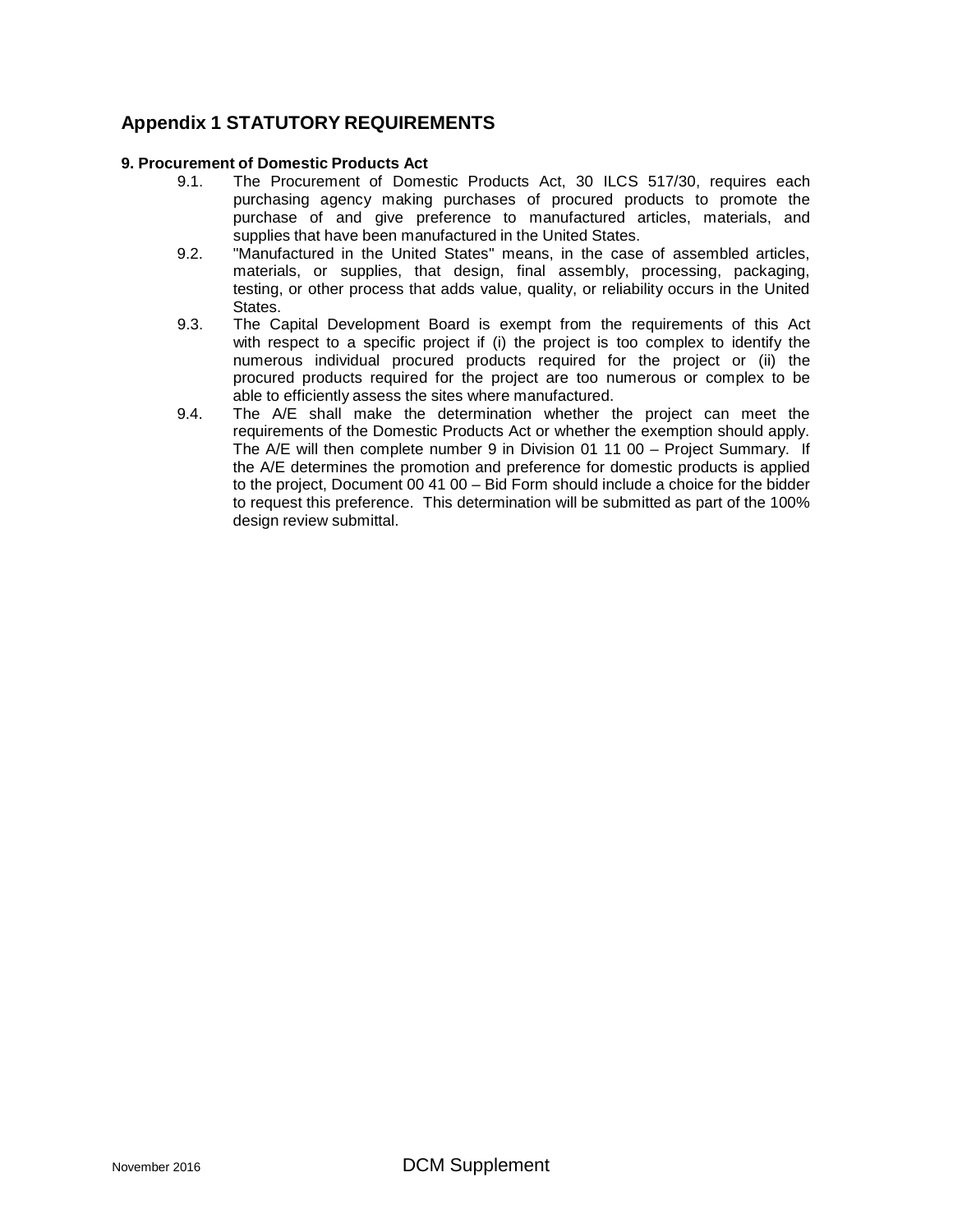## **APPENDIX 2 CHECKLISTS (PADD, 50% / 75%) CDB REVIEW CHECKLIST Date Program Analysis (PA) Phase submittal Project Number Design Development (DD) Phase submittal CDB PM**

**A/E Representative**

*These checklists have been prepared to provide clarity and instruction to A/E's in the preparation of the PA/DD*  submittal(s). They are intended to clarify the requirements stipulated in CDB's Design and Construction Manual (DCM), *and neither alter nor eliminate the requirements set forth in the* DCM *or in the Professional Services Agreement. CDB recognizes that unique challenges and solutions are inherent in each project. Therefore these requirements should be addressed by the A/E only as applicable to each project and scope of work. Submittals which combine the PA and DD phases should include all applicable requirements for each phase.*

#### **PA Submittal**

- $\Box$  Narrative indicating the scope of work and a complete basis for the project<br>design
- $\Box$  Diagrams (i.e., floor plans, site plans, flow diagrams, etc.) to graphically<br>supplement the narrative
- $\Box$  Preliminary Code analysis (See template on following page)
- $\Box$  Statement of compliance with Flood Plain Construction Policy
- □ Proposed Project Cost Budget form  $\Box$  Cost estimate for each trade
- $\Box$  Estimated construction schedule
- $\Box$  LEED checklist (if applicable)

#### **New buildings, additions**

- $\Box$  Space itemization analysis
	- Function and size of space
	- Number and classification of
	- Type and quantity of equipment<br>
	Required utilities<br>
	Special environmental and/or
	- system requirements

 $\Box$  Total area of program spaces

- $\Box$  Report on historical uses of the site
- $\Box$  Masonry wall dew point calculation

#### **Remodeling projects**

- $\Box$  Statement of the status of asbestos and other hazardous materials (see DCM 5.3.C.5)
- $\Box$  If required, involvement of the Illinois Historic Preservation Agency has been acknowledged
- $\Box$  Required general phasing of work has been identified

## **DD submittal**

#### **Budget**

- $\Box$  Proposed Project Cost Budget form
- Cost estimate for each trade and major work item

#### **Project Manual**

- $\Box$  Project Summary section 01 11 00 is complete
- $\Box$  Outline specification for each major project
	- component. *A Table of Contents list is not acceptable.*

#### **Drawings**

- **□** Comprehensive Code Analysis (See template on following page)
- $\Box$  Site Plan
	-
	- Each building located Existing CDB Building Numbers are indicated Existing and finished contours Ground floor elevations
	-
	-
	- Roads, walks, parking areas **Utilities**
	- Other site construction
	- $\Box$  Limits of the contract  $\Box$  Floor Plans
	- Floor Plans
- $\Box$  All exterior elevations
- $\Box$  Vertical building sections
- $\Box$  Location and type of primary structural members
- $\Box$  Fixed Equipment, including utility service req's.
	- Plumbing fixtures<br>Heating
	-
	- Ventilating<br>Electrical
	-
	- Areas requiring acoustical treatment are identified

#### **Other Requirements**

- Current project schedule (not necessarily *contractual* schedule)
- $\Box$  Soil testing as required by DCM 3.09.H)
- $\Box$  Seismic design criteria (DCM 3.11.D)
- $\Box$  Life cycle cost analysis for each alternative energy system considered
- $\Box$  Statement of compliance with Federal Energy Policy Act and ASHRAE 90.1 (DCM 2.2.B)
- $\Box$  Model or rendering (if required)
- $\Box$  Area analysis tabulation (PA comparison)
- $\Box$  Illumination levels
- $\Box$  LEED checklist (if applicable)
- $\Box$  Other negotiated requirements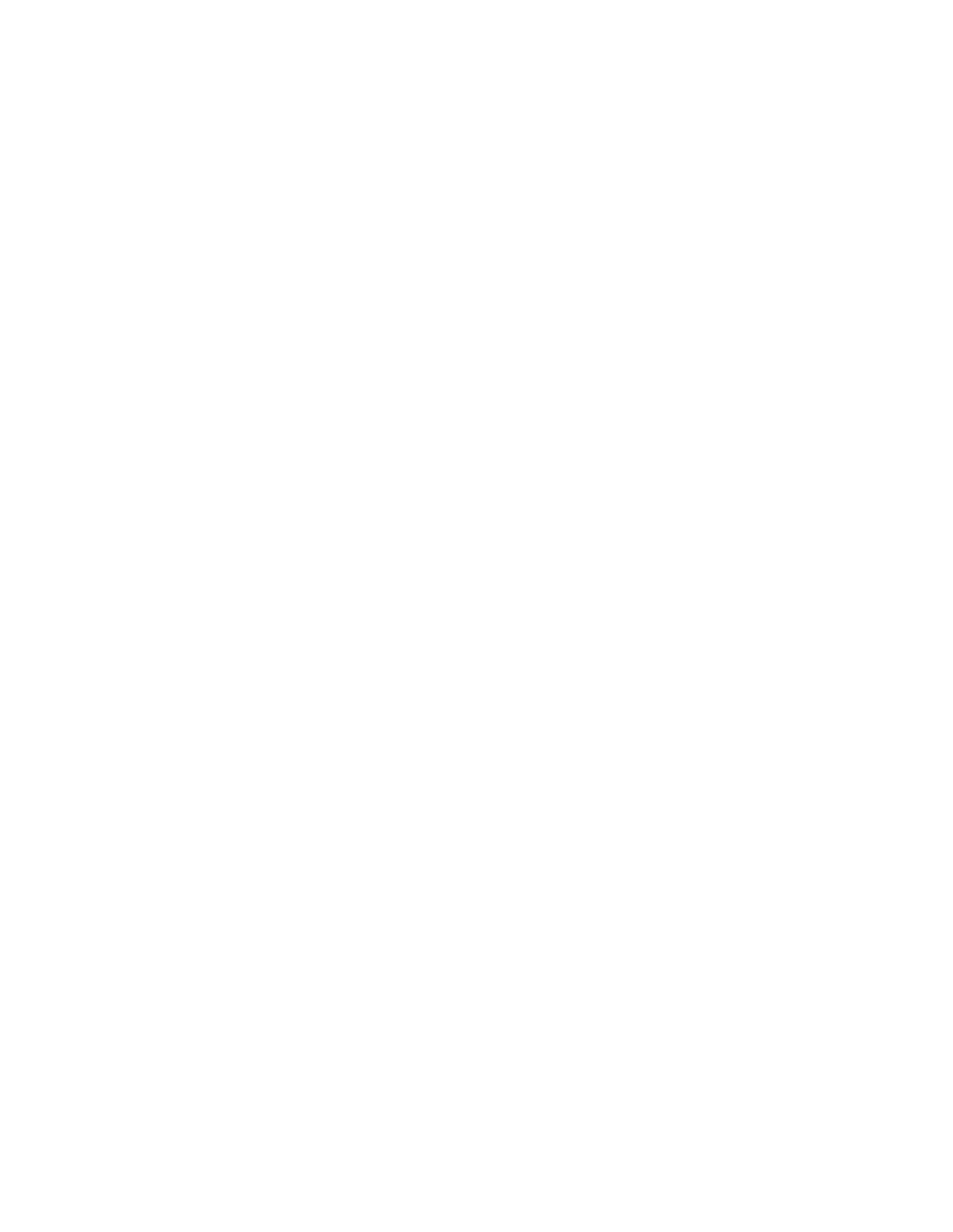# **Code Analysis Template**

**The following information shall be included in the drawing set for each submittal, bid documents, issued for construction documents and record documents as it applies to the project, plus additional code critical information pertinent to the project. The format below is recommended, but other formats that clearly document code requirements may be provided.**

**Note that compliance with NFPA 101 Life Safety Code, 2000 Edition is required by the Office of the State Fire Marshal.**

| <b>ITEM</b> | <b>CODE SUBJECT</b> | <b>MODEL</b><br>CODE/ | <b>SECTION/</b> | <b>ALLOWABLE</b> | <b>ACTUAL</b> |
|-------------|---------------------|-----------------------|-----------------|------------------|---------------|
|             |                     | <b>EDITION</b>        | TABLE           |                  |               |

#### **PART 1 – BUILDING REQUIREMENTS**

| 1.01 | <b>Occupancy classification</b> |  |  |
|------|---------------------------------|--|--|
|      | Occupancy category              |  |  |
|      | <b>Building occupancy</b>       |  |  |
|      |                                 |  |  |
| 1.02 | <b>Height/area limitations</b>  |  |  |
|      | Number of stories               |  |  |
|      | Automatic sprinkler             |  |  |
|      | system increase                 |  |  |
|      | Height                          |  |  |
|      | Area per story                  |  |  |
|      |                                 |  |  |
| 1.03 | <b>Types of construction</b>    |  |  |
|      |                                 |  |  |
| 1.04 | <b>Required hours of fire</b>   |  |  |
|      | resistance                      |  |  |
|      | <b>Exterior bearing walls</b>   |  |  |
|      | Interior bearing walls          |  |  |
|      | Floor construction              |  |  |
|      | <b>Structural frame</b>         |  |  |
|      | Roof construction               |  |  |
|      | Walls between                   |  |  |
|      | compartments                    |  |  |
|      |                                 |  |  |
| 1.05 | <b>Fire resistive</b>           |  |  |
|      | requirements                    |  |  |
|      | Exterior wall fire resistance   |  |  |
|      | rating (separation distance)    |  |  |
|      | Elevator hoistway               |  |  |
|      |                                 |  |  |
| 1.06 | <b>Opening protectives</b>      |  |  |
|      | Door at 2 hour walls            |  |  |
|      | Door at 1 hour fire partition   |  |  |
|      | corridor & storage walls        |  |  |
|      | Door at exterior walls          |  |  |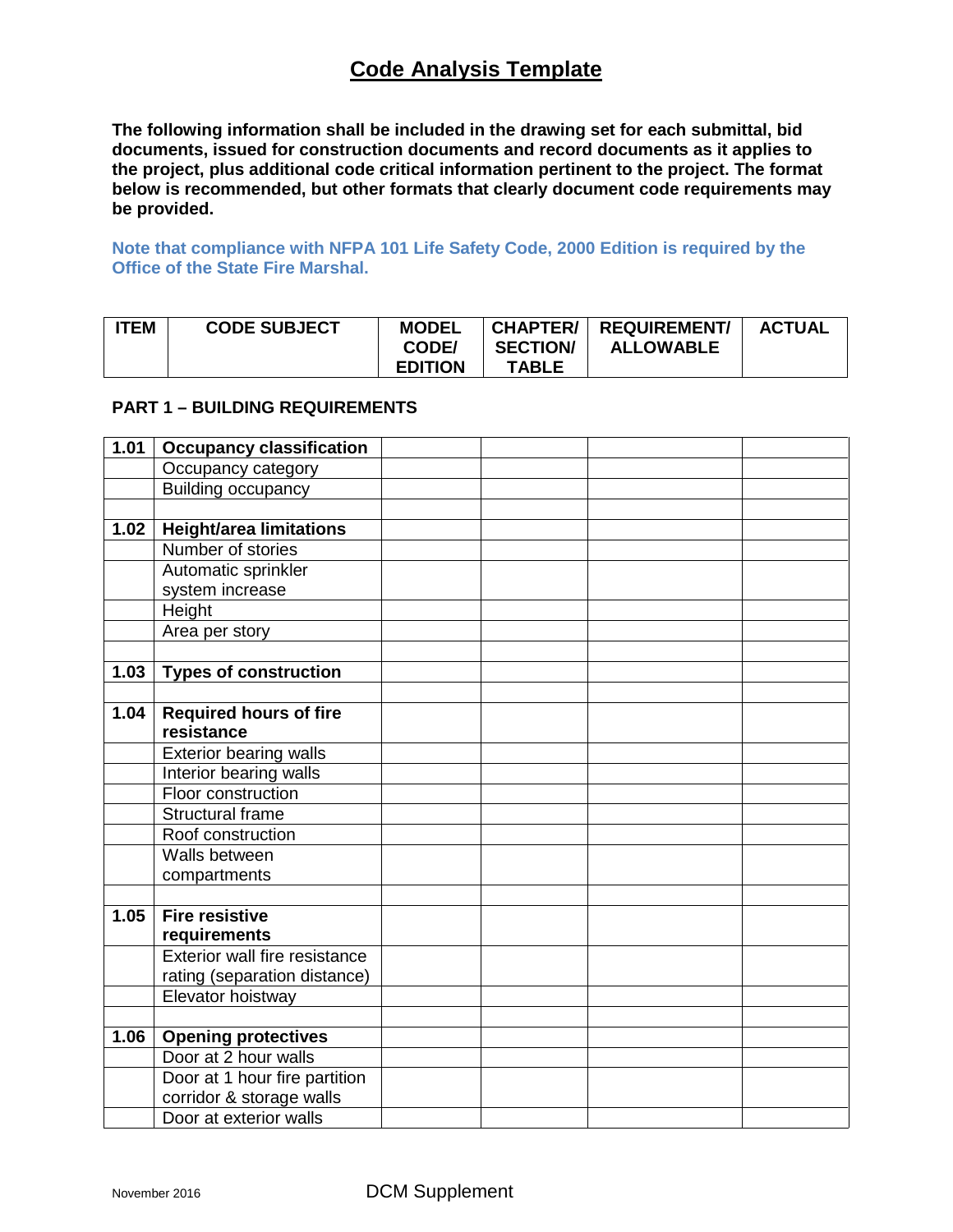| 1.07 | Incidental use areas |  |  |
|------|----------------------|--|--|
|      | Boiler room          |  |  |
|      | Storage $> 100$ S.F. |  |  |
|      | Flammable material   |  |  |
|      | storage              |  |  |

## **PART 2 – EXIT REQUIREMENTS**

| 2.01 | <b>Standpipes</b>                         |  |  |
|------|-------------------------------------------|--|--|
|      |                                           |  |  |
| 2.02 | Fire alarm pull boxes                     |  |  |
|      |                                           |  |  |
|      |                                           |  |  |
|      |                                           |  |  |
| 2.04 | <b>Means of egress</b>                    |  |  |
|      | Exit signs                                |  |  |
|      | Tactile exit signs                        |  |  |
|      |                                           |  |  |
| 2.05 | <b>Portable fire</b>                      |  |  |
|      | extinguishers                             |  |  |
|      |                                           |  |  |
| 2.06 | <b>Means of egress</b><br>illumination    |  |  |
|      | <b>Illumination level</b>                 |  |  |
|      | Emergency power source                    |  |  |
|      |                                           |  |  |
|      |                                           |  |  |
| 2.07 | <b>Exit Access</b>                        |  |  |
|      | <b>Requirements</b>                       |  |  |
|      | Min. number building exits                |  |  |
|      | Maximum number                            |  |  |
|      | occupants for single exit                 |  |  |
|      | Maximum occupant load                     |  |  |
|      | for non-panic hardware                    |  |  |
|      | Min. exits per space                      |  |  |
|      | Maximum common path of                    |  |  |
|      | egress travel distance                    |  |  |
|      | Maximum travel distance                   |  |  |
|      | to an exit access                         |  |  |
|      | Egress through intervening                |  |  |
|      | spaces                                    |  |  |
|      | Maximum dead end                          |  |  |
|      | corridor length<br>Minimum corridor width |  |  |
|      |                                           |  |  |
|      | Exit door capacity                        |  |  |

# **PART 3 – ACCESSIBILITY (ILLINOIS ACCESSIBILITY CODE)**

| 3.01 | <b>Exceptions/Waivers</b>           |  |  |
|------|-------------------------------------|--|--|
|      |                                     |  |  |
|      | $\vert$ 3.02   Parking requirements |  |  |
|      |                                     |  |  |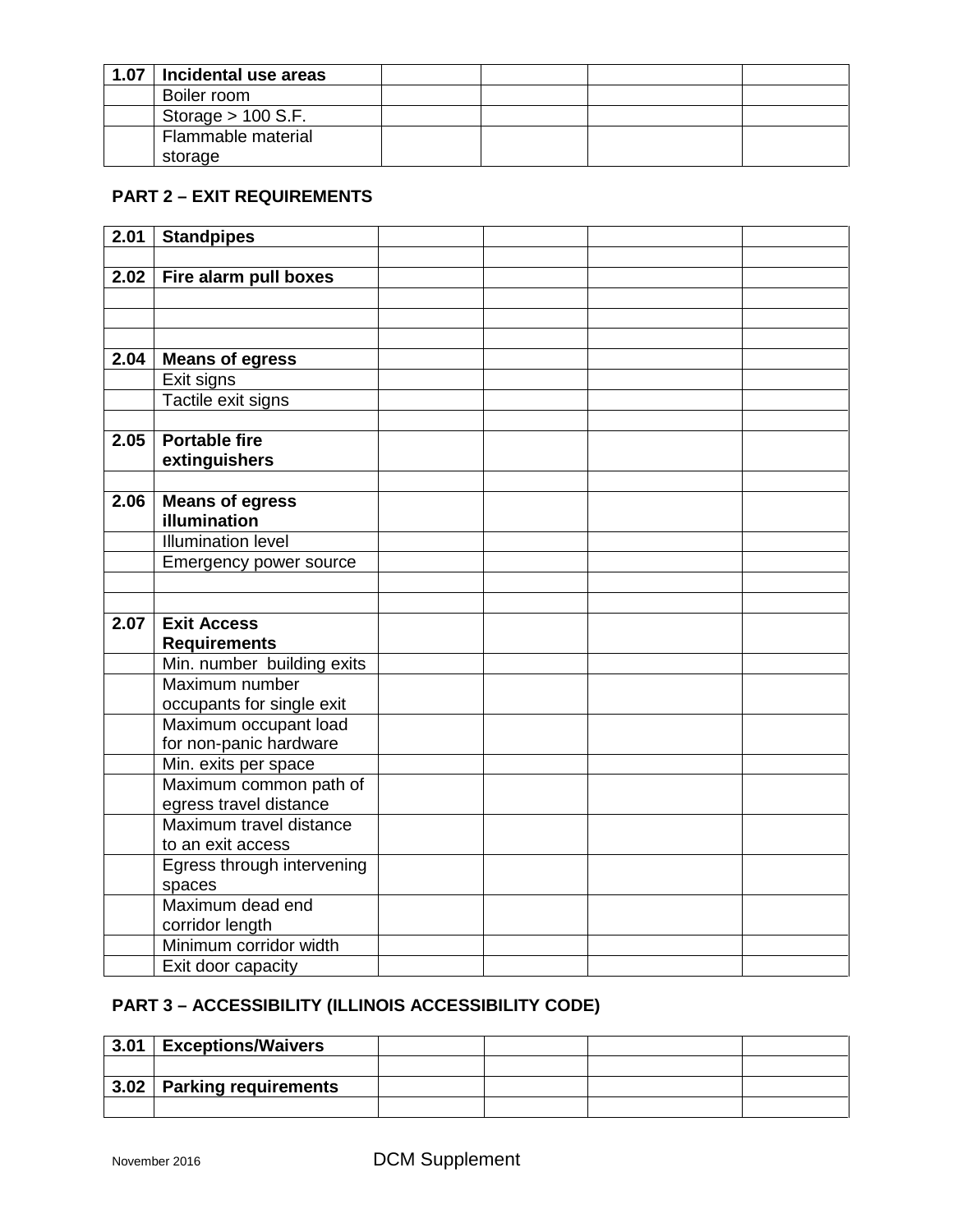| 3.03 | Van accessible parking |  |  |
|------|------------------------|--|--|
|      |                        |  |  |
|      |                        |  |  |
|      |                        |  |  |
| 3.04 | <b>Elevators</b>       |  |  |
|      | <b>Basements</b>       |  |  |
|      | Mezzanines             |  |  |
|      |                        |  |  |
| 3.05 | <b>Areas of Rescue</b> |  |  |
|      | <b>Assistance</b>      |  |  |
|      | Two-way communication  |  |  |

## **PART 4 – STRUCTURAL REQUIREMENTS**

| 4.01 | <b>Drawing documents</b>  |  |  |
|------|---------------------------|--|--|
|      | Roof & floor live loads   |  |  |
|      | Ground snow load          |  |  |
|      | Basic wind speed          |  |  |
|      | Seismic design category   |  |  |
|      | Seismic site class        |  |  |
|      | Flood design data         |  |  |
|      | Special purpose loads     |  |  |
|      | <b>Essential facility</b> |  |  |
|      |                           |  |  |
| 4.02 | <b>General design</b>     |  |  |
|      | requirements              |  |  |
|      | Strengths of materials    |  |  |
|      | Special inspections       |  |  |

## **PART 5 – CIVIL REQUIREMENTS**

| 5.01   Storm Water Pollution |  |  |
|------------------------------|--|--|
| <b>Prevention Program</b>    |  |  |

## **PART 6 – PLUMBING REQUIREMENTS**

|      | <b>Illinois Plumbing Code</b> |  |  |
|------|-------------------------------|--|--|
| 6.01 | <b>Fixture requirements</b>   |  |  |
|      | Water closets/urinals         |  |  |
|      | Lavatories                    |  |  |
|      | Drinking fountains            |  |  |

## **PART 7 – MECHANICAL REQUIREMENTS**

| 7.01 | Ventilation          |  |  |
|------|----------------------|--|--|
|      |                      |  |  |
| 7.02 | Equipment efficiency |  |  |

# **PART 8 – FIRE ALARM REQUIREMENTS**

| 8.01 | Manual fire alarm system  |  |  |
|------|---------------------------|--|--|
|      | Manual FA boxes           |  |  |
|      |                           |  |  |
| 8.02 | Automatic smoke detection |  |  |
|      | Smoke detectors           |  |  |
|      | Smoke alarms              |  |  |
|      |                           |  |  |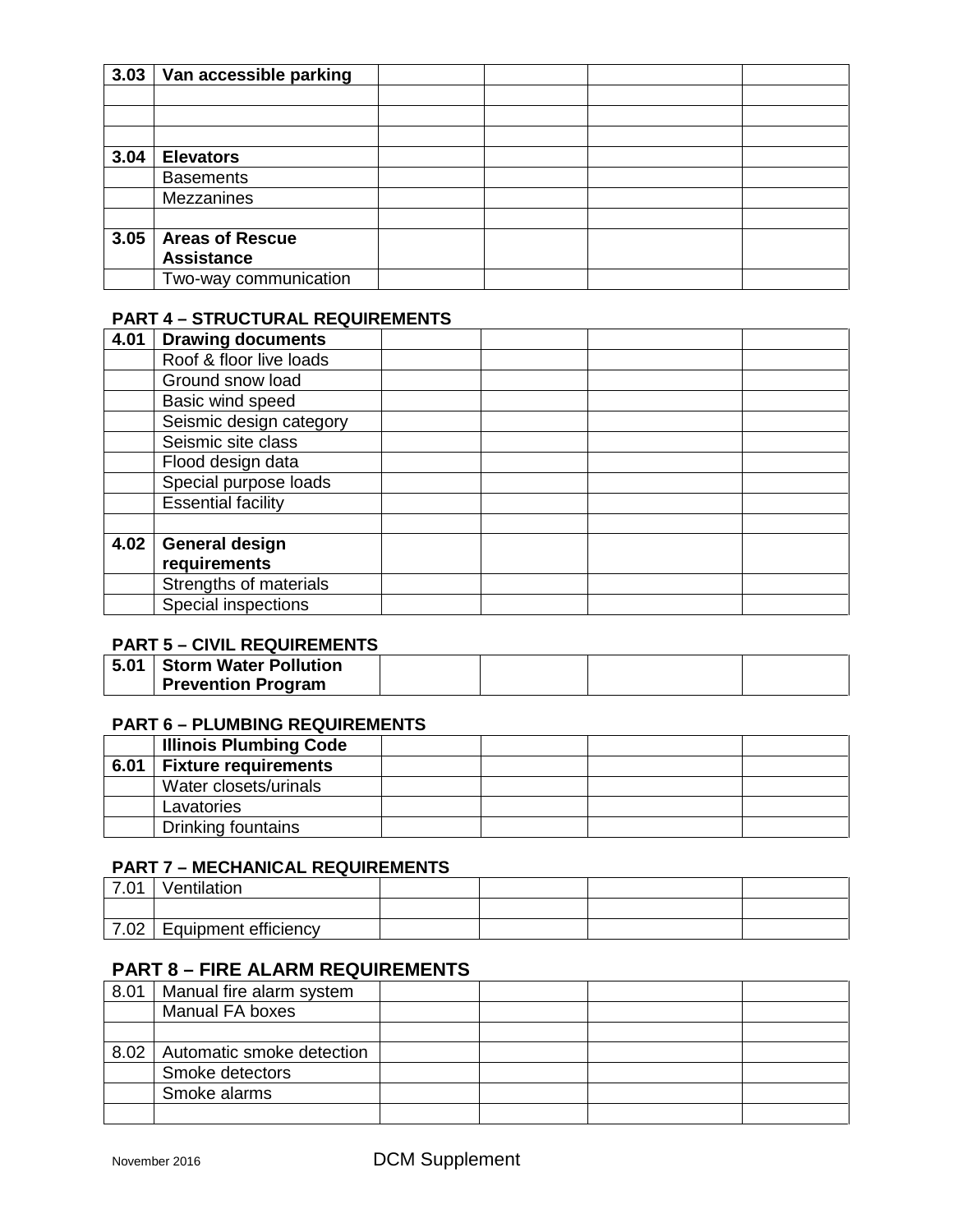| 8.03   Notification appliances |  |  |
|--------------------------------|--|--|
| Audible alarms                 |  |  |
| Voice alarm systems            |  |  |
| Visible alarms                 |  |  |
|                                |  |  |
|                                |  |  |
|                                |  |  |

In addition to the code information required above, provide drawings showing the following requirements:

- 1. If building includes more than one occupancy type, identify occupancy of each space.
- 2. Rated wall, floor and roof assemblies in both plan and section. Indicate rating requirements.
- 3. Maximum allowable and actual occupant load for each space.
- 4. Path of travel to exit access. Indicate allowable and actual distance in feet.
- 5. Common path of egress travel allowable and actual distance and feet.
- 6. Dead end corridors allowable and actual distance in feet.
- 7. Graphically identify all required exit discharges.
- 8. Graphically identify all horizontal exits.
- 9. Indicate number of allowable and assigned occupants for each exit access and each exit discharge throughout exit access corridors.
- 10. Location of all required exit lights and pull stations.
- 11. Location of all required fire extinguishers.
- 12. Location of all required areas of rescue assistance including two-way communication.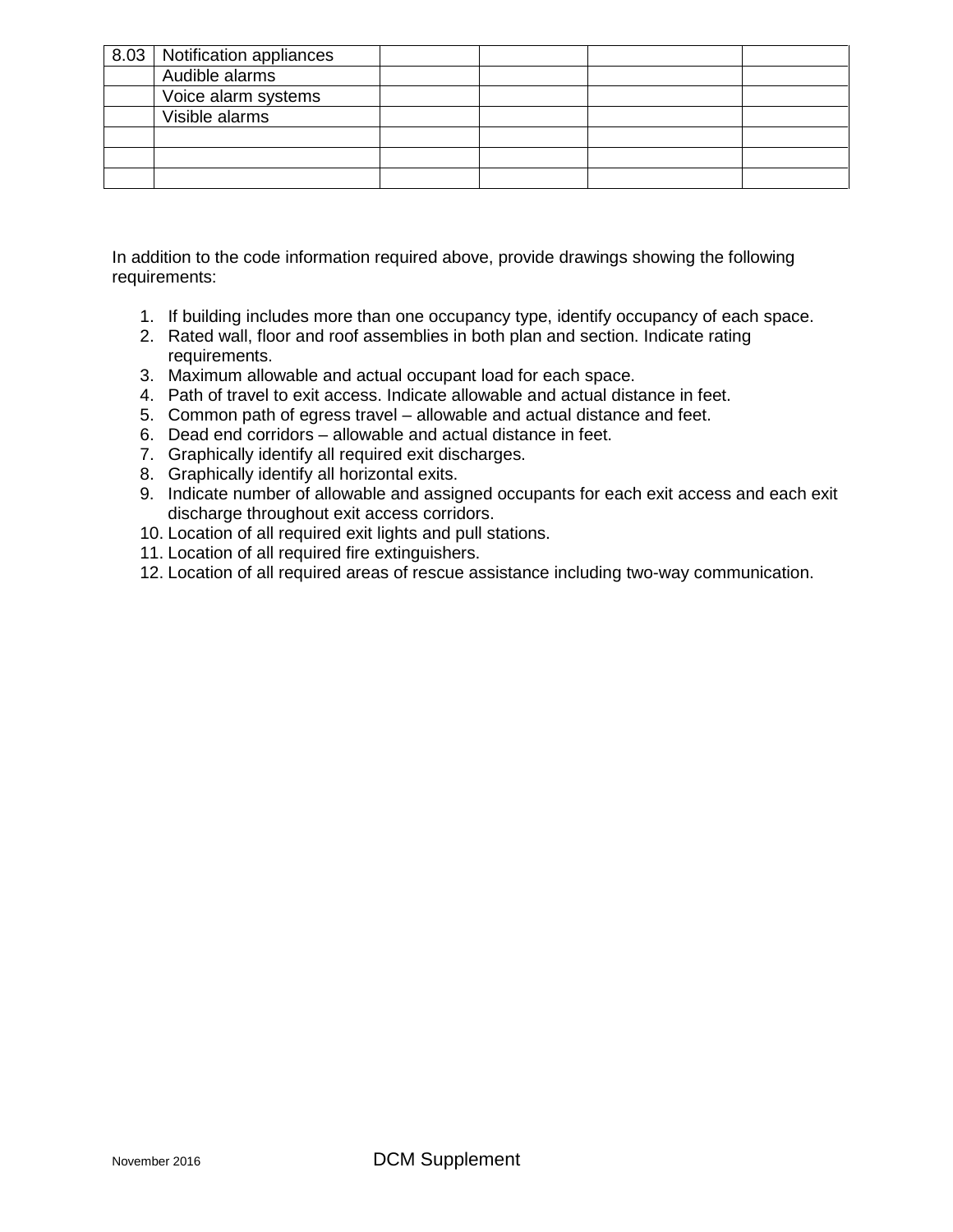## **CDB REVIEW CHECKLIST Date 50% or 75% Design Submittal Froject Number**

# **CDB PM A/E Representative**

*This checklist has been prepared to provide clarity and instruction to A/E's in the preparation of the 50% design submittal. It indicates information that is generally expected by CDB at the 50% phase, and neither alters nor eliminates the requirements set forth in the* Design and Construction Manual *or in the Professional Services Agreement. CDB recognizes that unique challenges and solutions are inherent in each project. Therefore, these requirements should be addressed by the A/E only as applicable to each project and scope of work.*

#### **Cost Estimate \_\_\_\_\_\_\_\_\_\_\_\_\_\_\_\_\_\_\_\_\_\_\_\_\_\_\_\_\_\_\_\_\_\_\_\_\_**

- □ "Proposed Project Cost Budget" form *including all applicable trades and the Construction Administration Fee (CAF) for each trade.*
- $\Box$  Cost estimate *Costs are identified for each trade and a breakdown of work items within each trade. Major budgetary decisions are established, including construction cost, base bid and alternates.*

#### **Project Manual \_\_\_\_\_\_\_\_\_\_\_\_\_\_\_\_\_\_\_\_\_\_\_\_\_\_\_\_\_\_\_\_\_\_\_\_\_**

|              | Divisions 00 and 01 are 95% complete<br>$\Box$ Table of Contents is complete<br>The following sections are complete and<br>coordinated with the technical<br>specifications sections:<br>013323<br>014529<br>017823<br>017836 |
|--------------|-------------------------------------------------------------------------------------------------------------------------------------------------------------------------------------------------------------------------------|
|              | Hazardous materials are identified<br>Alternate bids are established                                                                                                                                                          |
|              | Each technical specification section is<br>partially complete in standard CDB<br>format (as per CDB's Design and<br>Construction Manual). A list of products<br>and execution processes is required.                          |
|              | All technical specification sections are in<br>correct Base Bid / Alternate format (as<br>per CDB's Design and Construction<br>Manual), assigning work to the correct<br>trade/contractor(s).                                 |
| $\mathsf{L}$ | Single- and dual-source products have<br>been identified<br>Letters of request from the A/E and<br>the Using Agency have been<br>submitted to CDB.                                                                            |
|              | Roofing sections are complete<br>As per CDB's Membrane Roofing Program<br>Handbook                                                                                                                                            |
|              | Roofing sections have been submitted<br>to the specified roofing system<br>manufacturers for the signing and<br>returning of the Roofing System<br>Manufacturer's Certificate.                                                |

#### **Drawings**

#### **General information**

| $\Box$ | Comprehensive code analysis (See |
|--------|----------------------------------|
|        | template)                        |

**\_\_\_\_\_\_\_\_\_\_\_\_\_\_\_\_\_\_\_\_\_\_\_\_\_\_\_\_\_\_\_\_\_\_\_\_\_**

- 
- Cover Sheet G-1 is complete<br>
Standard CDB title block<br>
State Building Inventory r
	- S ta te Building Inve ntory numbe rs and names<br>Maps
	-
	-
- $\Box$  Index of Drawings **Key to symbols, abbreviations and** material indications is provided

#### **Civil Drawings**

- $\Box$  Site Plan includes utility locations, topographic drawings, site drainage, parking areas, roads, sidewalks, survey control points, grades and radii Details are partially complete Cross sections are established Soil investigations, including septic
- analysis

# **Architectural**<br>**Floor I**

- Floor Plans are complete *Includes dimensions, room names, room numbers, door numbers, large equipment items, section symbols, detail symbols and interior elevation symbols*
- $\Box$  Reflected ceiling plans are complete *Includes heights, materials finishes, light fixtures and grills*
- □ Roof Plan is complete *As per CDB's Membrane Roofing Program Handbook*
	- Building elevations are complete<br>
	Building sections are complete<br>
	Wall sections are complete
	-
	- - *Includes a section at each significant wall configuration*
- $\square$  Details<br> $\square$  All
	- All connections of new work to existing structures
	- $\Box$  All enlarged details of wall sections  $\Box$  Roofing and flashing details
- $\Box$  ASHRAE 90.1 building envelope compliance forms attached
- $\Box$  Complicated interior elevations are complete
- $\Box$  Door Schedule is partially complete *Door numbers, locations, types and sizes are indicated*
- $\Box$  Room Finish Schedule is partially complete *Room names, room numbers, finishes and ceiling heights are indicated.*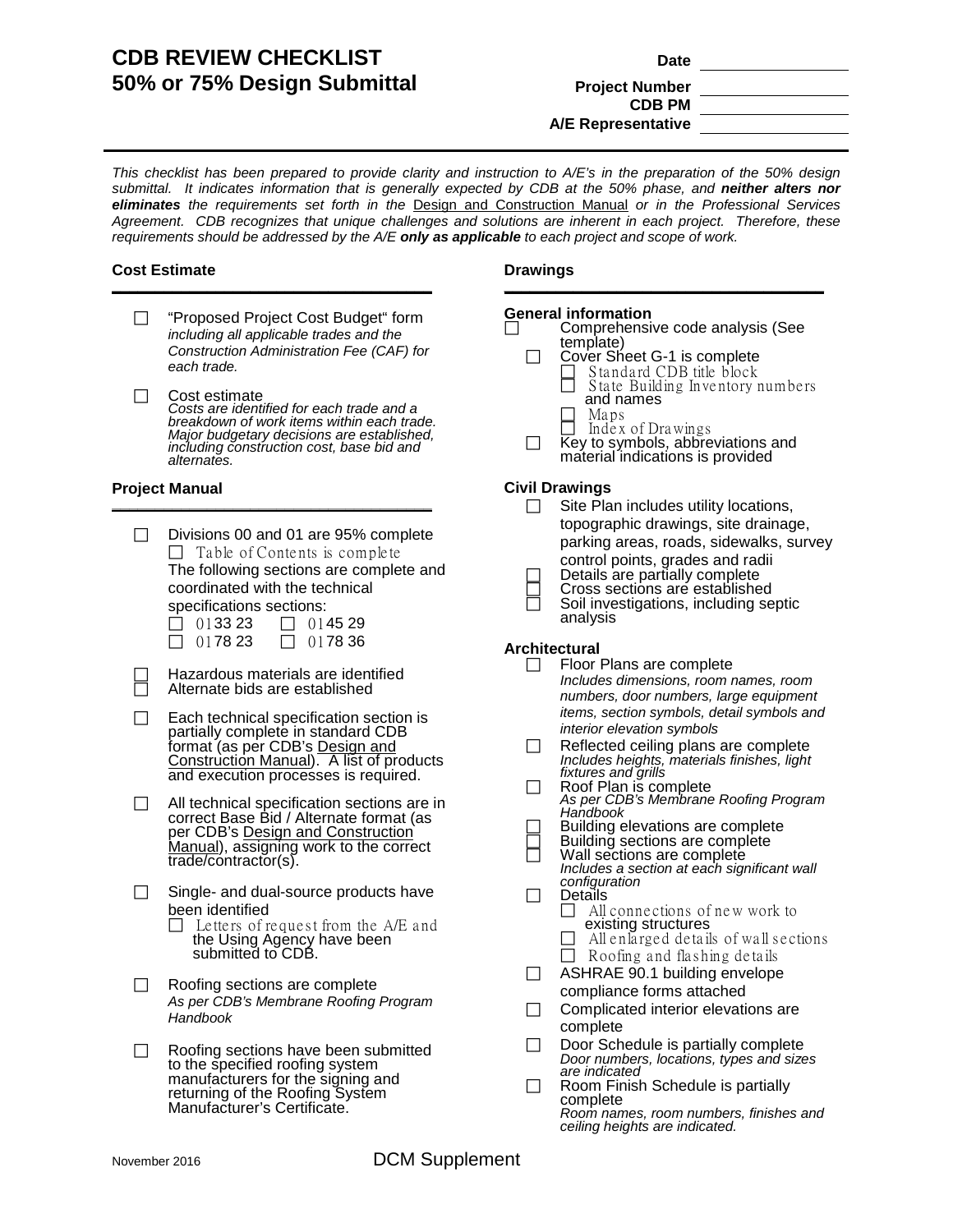#### **Drawings,** *continued* **\_\_\_\_\_\_\_\_\_\_\_\_\_\_\_\_\_\_\_\_\_\_\_\_\_\_\_\_\_\_\_\_\_\_\_\_\_**

#### **Structural**

- Structural Notes include information<br>pertaining to applicable building codes, strengths of materials, live loads, dead loads, lateral loads, seismic provisions<br>and other general notes.
- $\Box$  Foundation Plan is established Footing schedules are partially
- $\Box$  Framing plans are complete Framing systems and preliminary sizes of members are indicated
	- $\Box$  Frame elevation sheets are partially complete
	- $\Box$  Column schedules are partially complete

#### **Plumbing**

- $\Box$  Plumbing plans indicate fixture locations, equipment locations, gas, water, interior storm, sanitary waste and vent pipe routing.
- $\Box$  Plumbing equipment schedules are partially complete.
- *Indicates capacities of major equipment* Basic installation details of major equipment
- $\Box$  Source of utilities *May be located on Site Plan or Site Utility Plan*

#### **Fire Protection**

- $\Box$  Plans indicate sprinkler riser, standpipe riser, fire department (Siamese) connection and areas to be protected by sprinkler system or other automatic extinguishing system
- $\Box$  Source of water / connection to existing system

#### **Heating**

- $\Box$  Heating plans indicate major equipment, heating water and chilled water piping
- $\Box$  Equipment schedules are partially complete.
	- *Indicates capacities of major equipment*
- $\Box$  Basic installation details of major heating equipment

#### **Ventilating**

- □ Ventilating plans indicate major equipment, duct routing and location of required fire or smoke dampers
	- $\Box$  Equipment schedules are partially complete.
	- *Indicates capacities of major equipment*  $\Box$  Basic installation details of major ventilating equipment
	- $\Box$  Provision for oversized or backup equipment *In consideration of future capacity*

#### **Temperature Controls**

- $\Box$  Sequence of operations for major equipment
- $\Box$  Preliminary points list
- $\Box$  Temperature control / building automation system connection to existing system
- $\Box$  ASHRAE 90.1 mechanical system compliance forms attached

#### **Electrical**

- $\Box$  Electrical plans indicate fixtures, devices, symbols, mechanical equipment and special systems,<br>including fire detection/alarms
- including fire detection/alarms Ratings are partially determined *Service entrance equipment, switchgear, panelboards, motor services and other equipment*
	- $\Box$  All feeders 100A and larger that are shown should show conduit routing *Home run symbols are not acceptable*
	- Code-required clearances are<br>established
	- $\Box$  Equipment schedules are partially complete, identifying all equipment
	- $\Box$  Power one-line diagrams are partially complete *Indicates all panels, transformers, voltages,*
	- *main overcurrent devices and amp ratings*  $\Box$  Panel schedules are partially complete
	- *Indicates the load requirements per circuit, the total panel connected loads and any de- rated load calculations*
	- □ Special systems one-line diagram<br>show all major equipment<br>□ Grounding electrode system and<br>connections are shown
	-
	-
	- $\Box$  Illumination levels are indicated, and light sources are identified
	- $\Box$  ASHRAE 90.1 electrical system compliance forms attached

#### **Miscellaneous**

- $\Box$  List of required construction phase tests
- $\Box$  Utility contact information names,
- phone numbers, etc.
- $\Box$  LEED checklist (if applicable)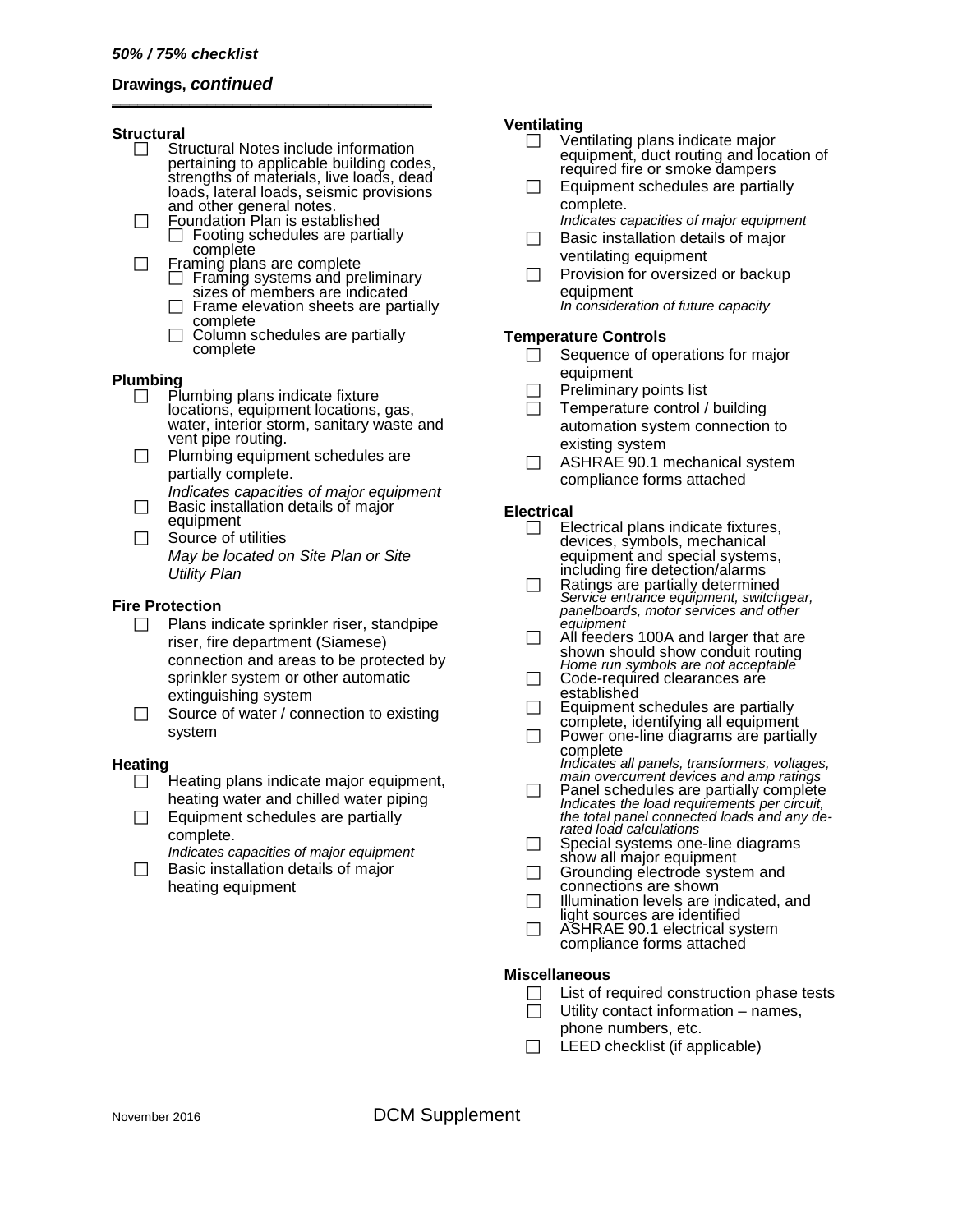Appendix 5 PROJECT MANUAL WORKBOOK for ASBESTOS, LEAD, UST and PCB

# **PROJECT MANUAL WORKBOOK for ASBESTOS, LEAD, UST and PCB**

**November 2016**

Illinois Capital Development Board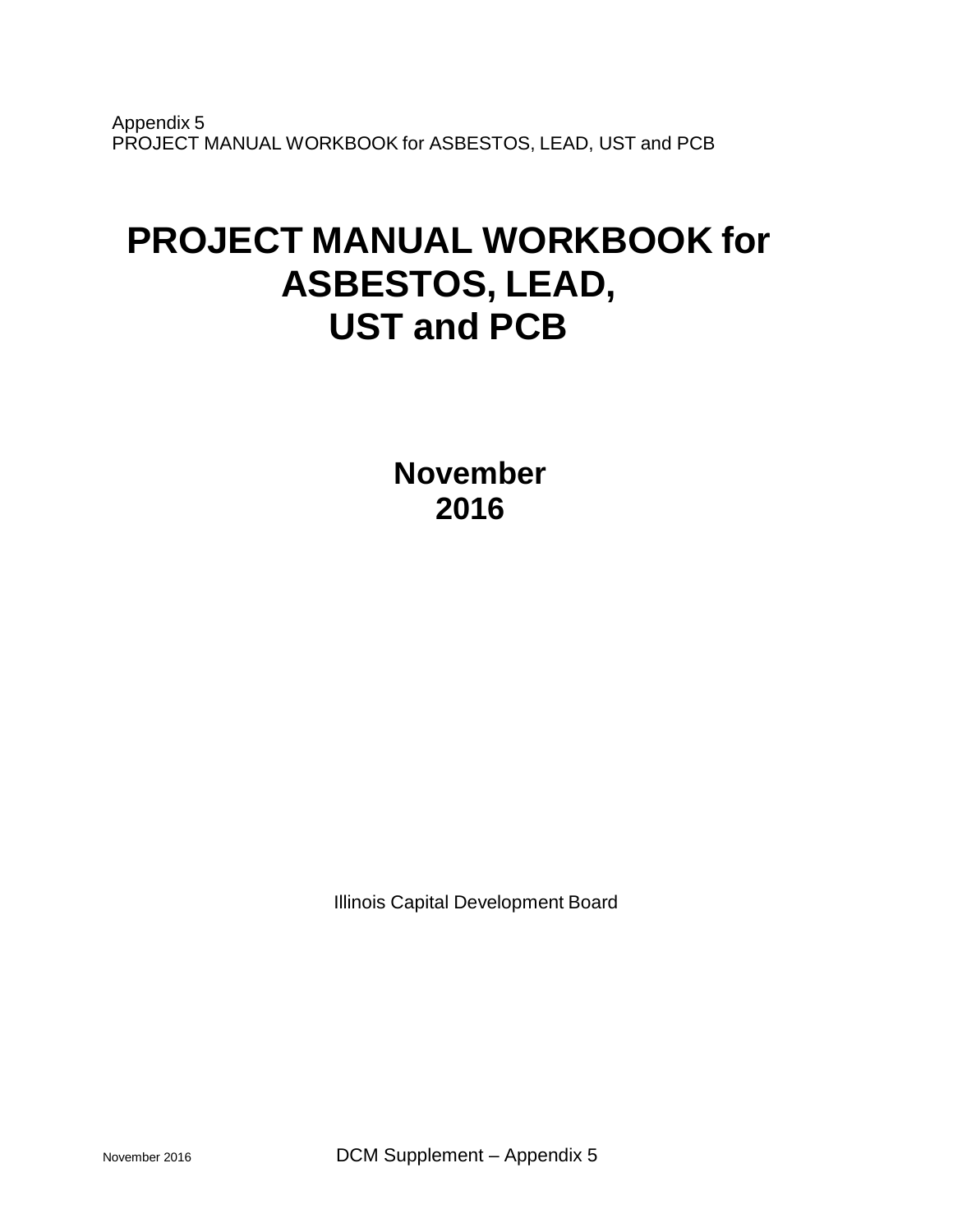# **TABLE OF CONTENTS**

| <b>ARTICLE 1</b> | PROJECT MANUAL WORKBOOK FOR ASBESTOS, LEAD, UST & PCB1                       |  |
|------------------|------------------------------------------------------------------------------|--|
| 1.1              |                                                                              |  |
| 1.2              |                                                                              |  |
| 1.3              |                                                                              |  |
| <b>ARTICLE 2</b> |                                                                              |  |
| 2.1              |                                                                              |  |
| 2.2              |                                                                              |  |
| 2.3              |                                                                              |  |
| 2.4              |                                                                              |  |
| 2.5              |                                                                              |  |
| 2.6              |                                                                              |  |
| 2.7              |                                                                              |  |
| 2.8              |                                                                              |  |
|                  |                                                                              |  |
|                  |                                                                              |  |
| <b>ARTICLE 3</b> |                                                                              |  |
| 3.1              |                                                                              |  |
| 3.2              |                                                                              |  |
| 3.3              |                                                                              |  |
| 3.4              |                                                                              |  |
| 3.5              |                                                                              |  |
| 3.6              |                                                                              |  |
| 3.7              |                                                                              |  |
| 3.8              |                                                                              |  |
|                  | SECTION 01 11 00 - PROJECT SUMMARY WITH SAMPLE LANGUAGE FOR LEAD ABATEMENT13 |  |
| <b>ARTICLE 4</b> |                                                                              |  |
| 4.1              |                                                                              |  |
| 4.2              |                                                                              |  |
| 4.3              |                                                                              |  |
| 4.4              |                                                                              |  |
|                  | DOCUMENT 00 41 00 - BID FORM WITH EXAMPLE OF UNIT PRICES FOR USTS17          |  |
| <b>ARTICLE 5</b> |                                                                              |  |
| 5.1              |                                                                              |  |
| 5.2              |                                                                              |  |
| 5.3              |                                                                              |  |
| 5.4              |                                                                              |  |
| 5.5              |                                                                              |  |
| 5.6              |                                                                              |  |
| 5.7              |                                                                              |  |
| 5.8<br>5.9       |                                                                              |  |
|                  |                                                                              |  |
| 5.10             |                                                                              |  |
| 5.11             |                                                                              |  |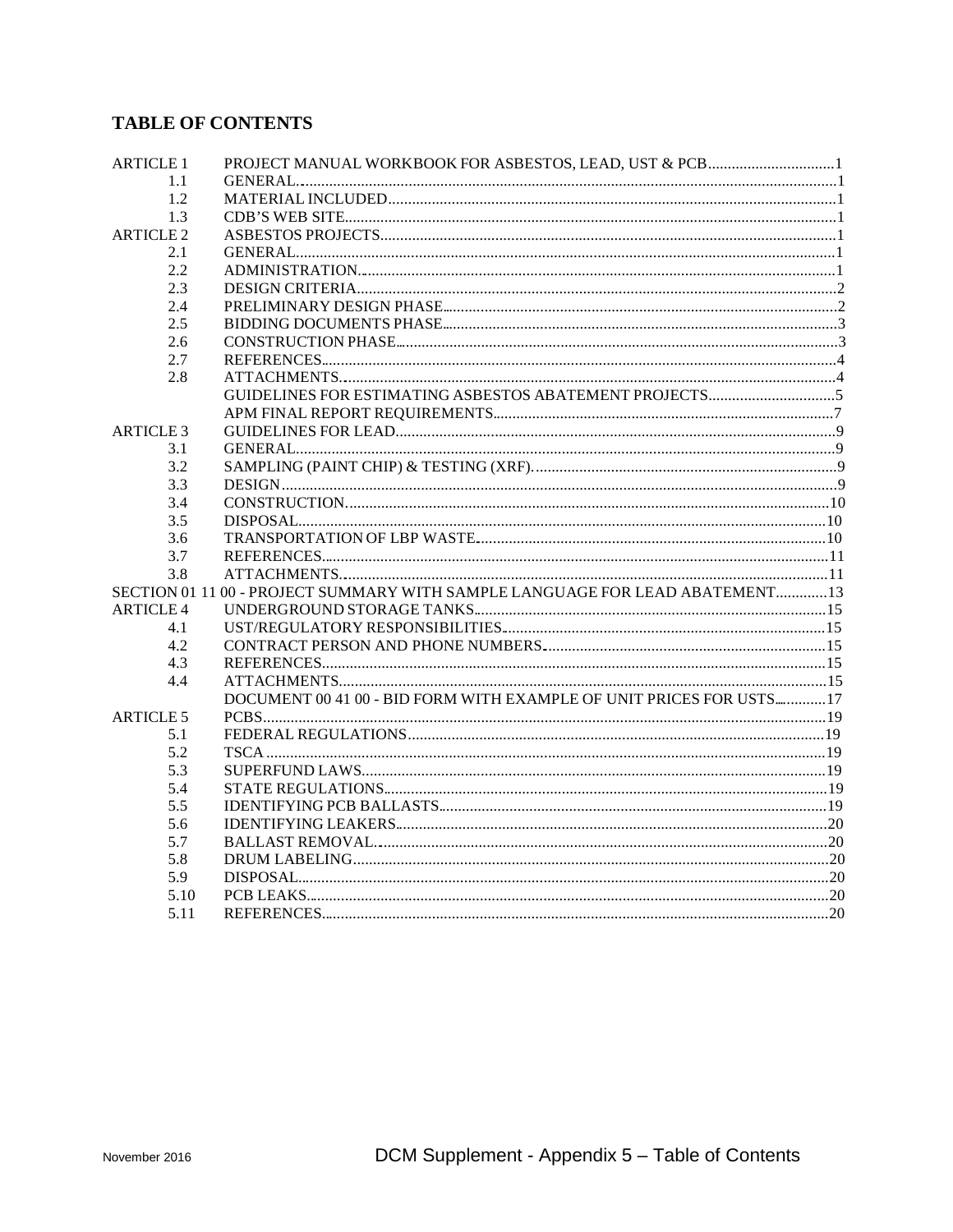## **Article 1 PROJECT MANUAL WORKBOOK FOR ASBESTOS, LEAD, UST & PCB**

- **1.1 General.** This workbook has been prepared for use with the current edition of the "Standard Documents for Construction" (SDC) and this "Design & Construction Manual."
- **1.2 Material Included.** This manual/workbook contains instructions and forms. Guide specification sections available on CDBs website are the minimum requirements for the preparation of the specific Project Manual sections. However, the material in this workbook, including instructions, is mandatory.

Instructions to the A/E reference the Associated Regulatory Requirements.

**1.3 CDB's Web Site.** CDB documents, forms and publications are available on CDB's web site Reference Library (www.illinois.gov/cdb).

## **Article 2 ASBESTOS PROJECTS**

**2.1 General.** Asbestos abatement requires compliance with regulatory requirements and the use of Illinois Department of Public Health (IDPH) licensed personnel. Each A/E shall comply with the following procedures if asbestos is encountered.

## **2.2 Administration.**

- A. CDB shall assign a Project Manager (PM) for all abatement projects. The PM's will coordinate with the A/E, CDB staff and the User for asbestos projects including inspections, sampling, management plan and abatement design required for remodeling/rehabilitation projects.
- B. The A/E shall design the abatement of asbestos (ACM) to minimize asbestos exposure to all individuals involved in the project. This includes building occupants, contractors, employees, and A/E staff.

If an A/E encounters asbestos during a routine remodeling project and the A/E does not employ licensed staff as described above, the A/E shall contract with a CDB prequalified firm to provide the necessary asbestos abatement services.

C. All bulk samples for analysis shall be collected by IDPH-licensed Building Inspectors. All inspection, sampling and management planning services shall comply with the A/E Manual of Procedures for Asbestos Inspections and Management Plans (Asbestos Protocol).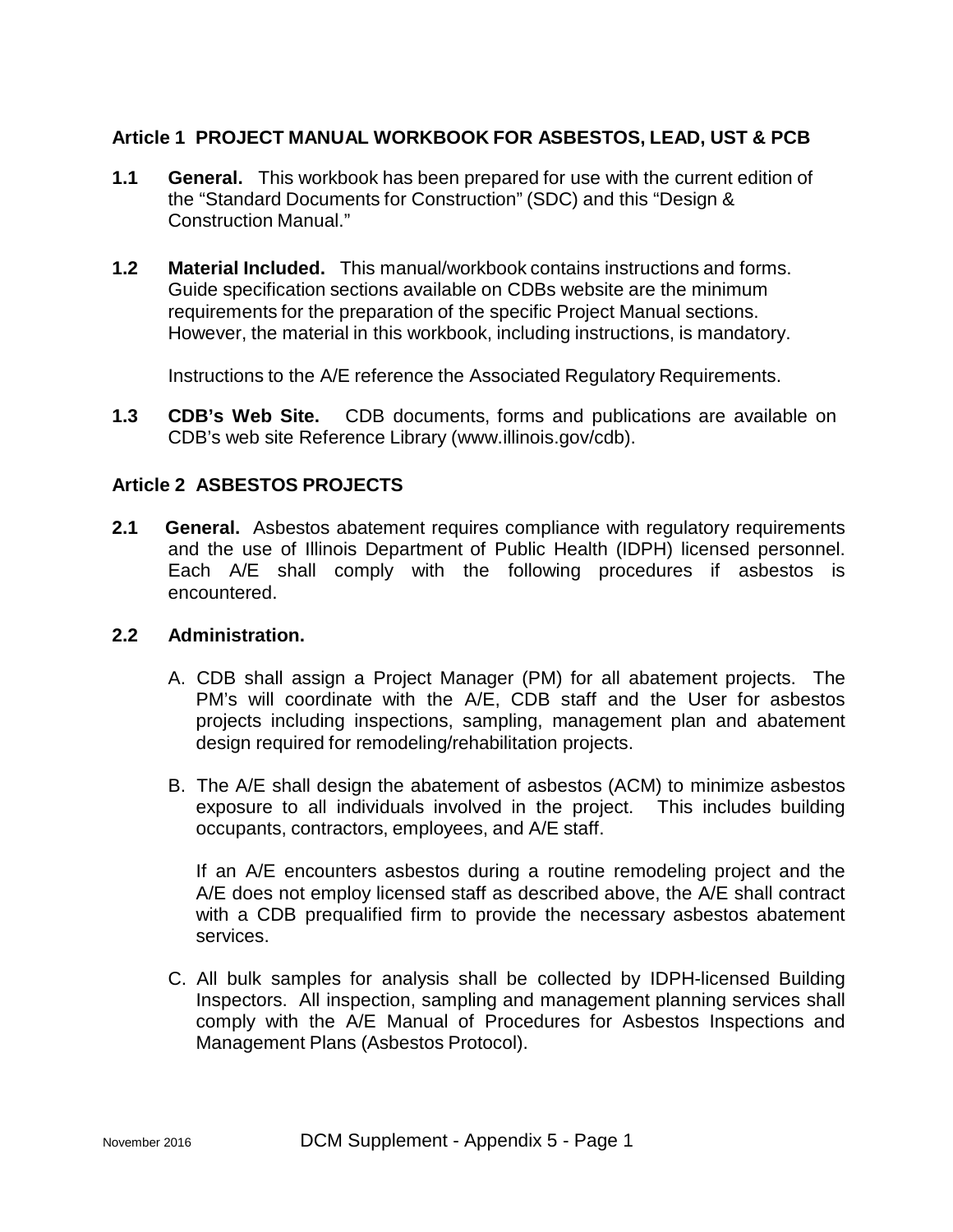## **2.3 Design Criteria**

- A. Rules and regulations for asbestos abatement promulgated by the IDPH shall be used for asbestos abatement: Rules for Asbestos Abatement for Public and Private Schools and Commercial and Public Buildings (77 Ill. Admin. Code 855, Subpart E). This includes the same format for abatement Completion Reports [855.170(a)(5)] (APM Report). Variances shall be approved in writing by CDB (and IDPH, if the project involves elementary or secondary schools) with the following exceptions:
	- 1. All projects not under IDPH jurisdiction shall utilize a dual role APM/ASP unless otherwise directed by CDB.
	- 2. All tent enclosures shall require a minimum 6-hour hang time.
	- 3. All floor tile and floor tile mastic abatement projects not under IDPH jurisdiction shall utilize a single layer of poly sheeting on wall surfaces, unless otherwise directed by CDB.
	- 4. All projects not under IDPH jurisdiction shall utilize PCM clearance, unless otherwise directed by CDB.
	- 5. All projects which involve demolition of an unoccupied facility shall follow applicable IEPA & NESHAP regulations.
	- 6. All non-friable, floor tile abatement projects not under IDPH jurisdiction shall require a specific variance from CDB. CDB will require engineering controls during abatement, area air monitoring, clearance air monitoring and notification of all non-friable projects.
	- 7. The APM Final Report shall include documentation of medical clearance for all supervisors, workers and the APM/ASP.
- B. All asbestos abatement work will be performed using appropriate respiratory protection in accordance with applicable OSHA regulations (29 CFR 1910.134; 29 CFR 1910.1001; 29 CFR 1926.103 and 29 CFR 1926.1101).

## **2.4 Preliminary Design Phase**

- A. For an asbestos abatement project, the A/E's Preliminary Design Phase Services are modified as follows. Whenever Inspection and sampling has not previously occurred, the A/E shall provide inspection and sampling prior to the preliminary design. The documents shall be prepared in accord with CDB's *A/E Manual of Procedures for Asbestos Inspections and Management Plans.*
- B. A Management Plan may be required if all of the identified asbestos is not removed during construction.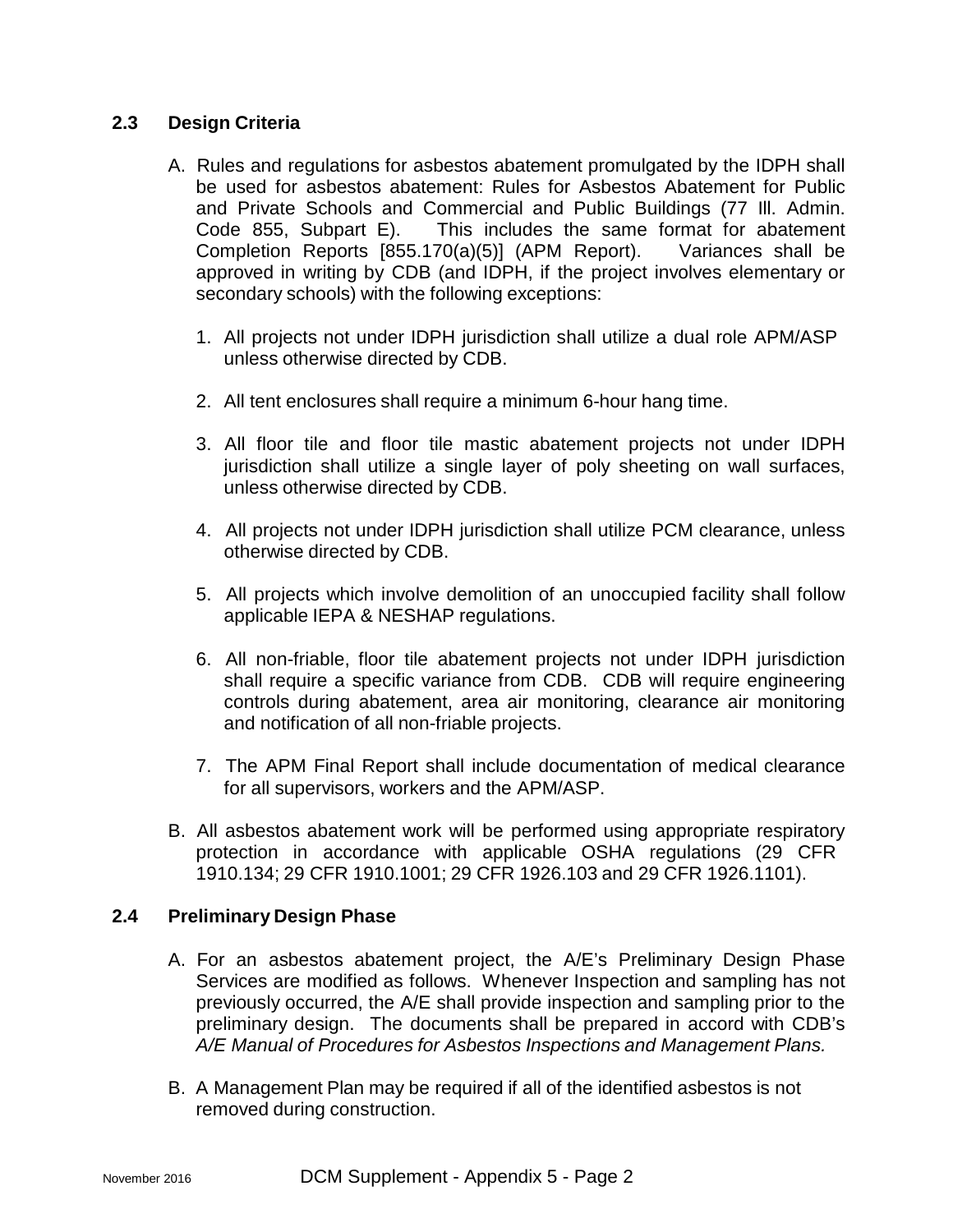## **2.5 Bidding Documents Phase**

- A. CDB has developed guide specifications sections, edited versions of which may be used as appropriate by the A/E on abatement projects.
- B. The A/E shall coordinate with the building user to determine when abatement may occur.
- C. If the abatement work is less than the small project threshold (verify with CDB project manager) or more than \$15M single prime contract, the asbestos work may be done by a subcontractor. All other abatement work will be a separate trade assigned to the coordinating contractor.
- D. Any variance request must be approved in writing by CDB, and IDPH when applicable, prior to being incorporated in the plans and specifications by the  $A/F$ .
- E. The A/E shall consider notification and other regulatory requirements in determining the construction schedule.

## **2.6 Construction Phase**

- A. The A/E shall provide an Asbestos Project Manager/Air Sampling Professional (APM/ASP) whose full-time responsibility during construction shall be monitoring the asbestos contractor's or subcontractor's methods and procedures to ensure all specified rules and regulations for abatement are followed. The APM/ASP shall be licensed as defined in the IDPH Rules and Regulations.
- B. The Asbestos Project Manager/Air Sampling Professional (APM/ASP) shall be inside containment a minimum of two hours each half day of work. The APM/ASP may spend additional time in containment whenever air sampling indicates higher than normal fiber counts, or during cleaning periods prior to final clearance to verify all ACM has been properly removed. Failure of the APM/ASP to comply with the above will result in a decrease in the payment to the A/E for the APM/ASP services.
- C. The A/E will submit copies of the APM FINAL REPORT to the Contractor, CDB, IDPH (when applicable) and two copies to the Using Agency within 60 days of final clearance testing. All APM Final Reports shall be submitted in electronic .pdf format.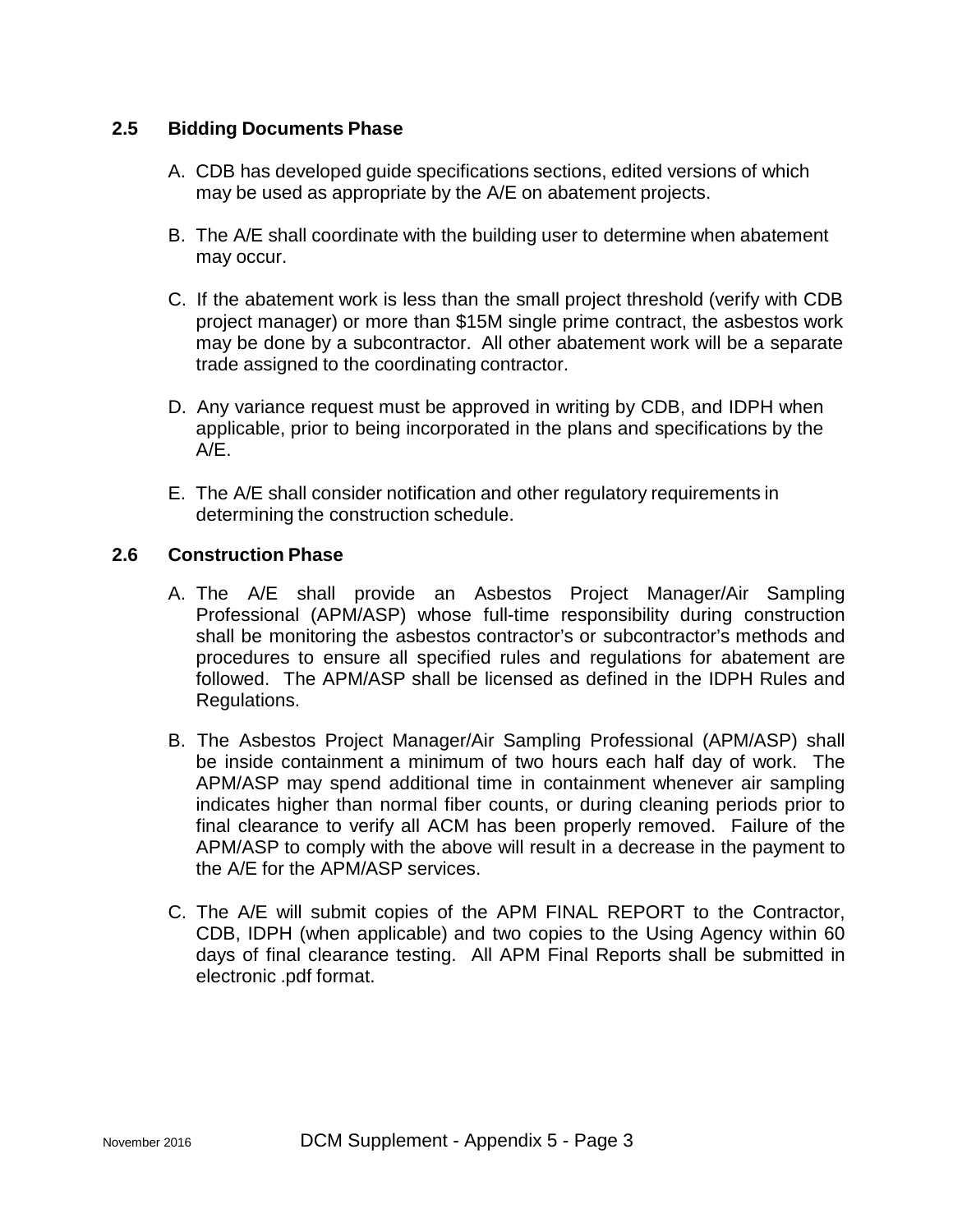- D. Required Air Sampling:
	- 1. Maximum of seven (7) samples/day per contained work area which includes: two (2) inside work area, two (2) outside work area, one (1) at the negative air, one (1) field blank, one (1) lab blank for 02 82 13 projects. All OSHA samples are the contractor's responsibility (for AHERA follow IDPH rules).
	- 2. Maximum of three (3) samples for glovebag tent enclosures.
	- 3. Non friable projects:
		- a. representative sample of worker exposure.
		- b. minimum one day for each work activity.
- E. All air monitoring is to be conducted as per IDPH Rules and Regulations.
- F. Air monitoring procedures for glovebag removal is to be conducted following IDPH Section 855.480 of IDPH Rules and Regulations.
- G. Personal air monitoring for CDB Projects is the contractors' responsibility under OSHA Regulations. Only AHERA projects under IDPH jurisdiction will have personal sampling performed as part of CDB's responsibility.

## **2.7 References located in CDB's reference library.**

- A. Sample Specification Section 02 82 11 Minor Demolition for Non-friable Asbestos Removal
- B. Sample Specification Section 02 82 13 Asbestos Abatement
- C. Sample Specification Section 02 82 15 Minor Demolition for Non-friable Asbestos Roof Removal

## **2.8 Attachments.**

- A. Asbestos Abatement Estimate Outline Form with Instructions (Capital Development Board)
- B. APM Report Requirements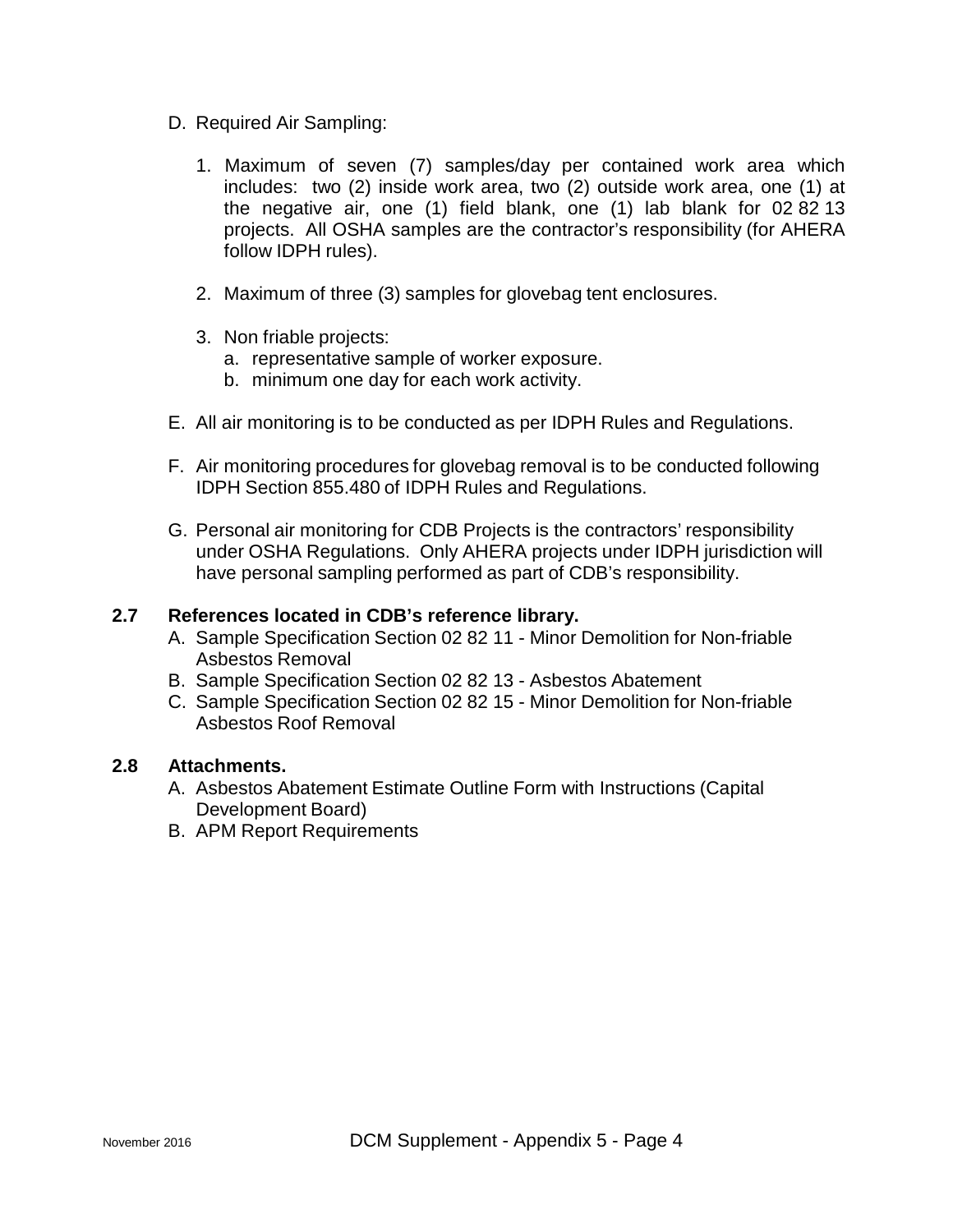## **GUIDELINES FOR ESTIMATING ASBESTOS ABATEMENT PROJECTS**

The attached listing of asbestos abatement work items are provided as a guideline for use in preparing cost estimates during the design phase. It should be used as appropriate; modified, or supplemented when required. The A/E is responsible for the estimate and these guidelines should not be construed as inclusive or the only method which may be used. An estimate of comparable detail is required regardless. Be sure to include asbestos costs on CDB's Proposed Project Cost Budget (PPCB) form.

- Preparation All costs for mobilization, set-up and area preparation prior to removal of any ACM. Note the inclusion of work items for demolition of non-contaminated building components to gain access to ACM. Verify that this demolition work is truly not contaminated by asbestos prior to including the costs in this section.
- Architectural Systems This section is for cost of removal of ACM encountered in architectural systems or work normally installed as general work.
- Thermal Systems This section is for cost of removal of ACM encountered in work originally installed as part of HVAC work, usually by the insulation subcontractor.
- Equipment Rental The costs of capital equipment used on the project by the contractor. Either direct rental costs or allocation of costs for equipment owned by the contractor.
- Final Clean-up & Restoration All costs, after removal of the bulk of the ACM to perform final removal and clean up, dismantling, and demobilization required to restore the facility for the owner's use.
- General Conditions Project costs required by the general conditions and typically estimated by the size and/or duration of the project.
- Recapitalization For summarizing the costs on the previous sections and adding insurance overhead, profit and contingency.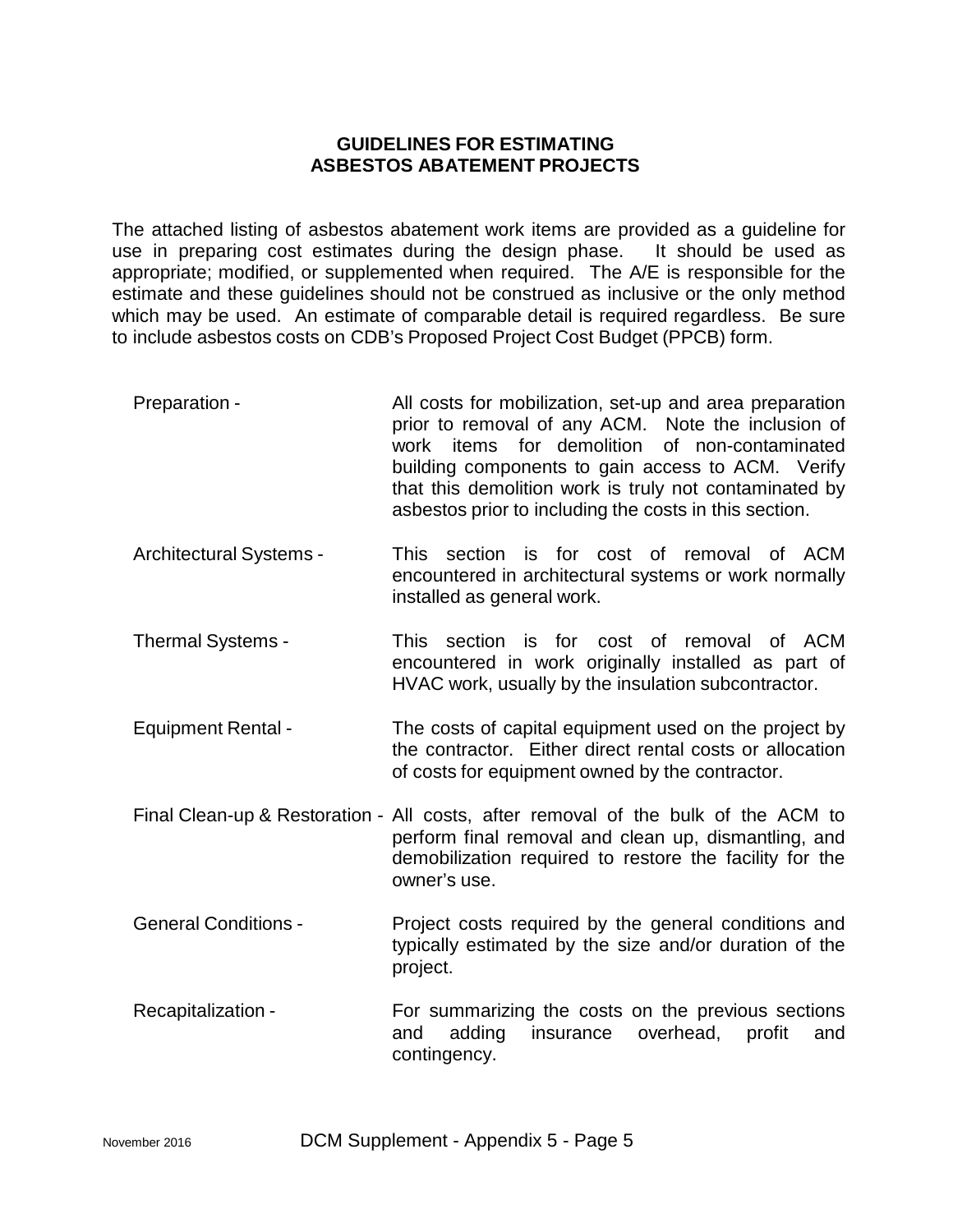| <b>ESTIMATE RECAPITULATION</b>        | PROJECT ASBESTOS ABATEMENT ESTIMATE OUTLINE<br><b>ESTIMATE NO.</b> |                  |                             |                                         |                      |                                             |                             |              |
|---------------------------------------|--------------------------------------------------------------------|------------------|-----------------------------|-----------------------------------------|----------------------|---------------------------------------------|-----------------------------|--------------|
| <b>LOCATION</b>                       |                                                                    |                  |                             | SHEET NO.                               |                      |                                             |                             |              |
| ARCHITECT/ENGINEER                    |                                                                    |                  | <b>DATE</b>                 |                                         |                      |                                             |                             |              |
| <b>SUMMARY BY</b>                     |                                                                    | <b>PRICES BY</b> |                             |                                         |                      | <b>CHECKED BY</b>                           |                             |              |
| <b>DESCRIPTION</b>                    | QUANTITY                                                           | <b>UNIT</b>      | <b>UNIT</b><br><b>PRICE</b> | <b>TOTAL ESTIMATED</b><br>MATERIAL COST | <b>UNIT</b><br>PRICE | <b>TOTAL ESTIMATED</b><br><b>LABOR COST</b> | <b>UNIT</b><br><b>PRICE</b> | <b>TOTAL</b> |
| Pre-clean                             |                                                                    | Square Ft.       |                             |                                         |                      |                                             |                             |              |
| Protection                            |                                                                    | Square Ft.       |                             |                                         |                      |                                             |                             |              |
| Temp. Partitions                      |                                                                    | Square Ft.       |                             |                                         |                      |                                             |                             |              |
| Polyethylene                          |                                                                    | Square Ft.       |                             |                                         |                      |                                             |                             |              |
| <b>Remove Plaster</b>                 |                                                                    | Square Ft.       |                             |                                         |                      |                                             |                             |              |
| Remove Drywall                        |                                                                    | Square Ft.       |                             |                                         |                      |                                             |                             |              |
| Remove Ceiling Tile                   |                                                                    | Square Ft.       |                             |                                         |                      |                                             |                             |              |
| Remove & Clean Light Fixtures         |                                                                    | Each             |                             |                                         |                      |                                             |                             |              |
| <b>Protect Grills &amp; Registers</b> |                                                                    | Each             |                             |                                         |                      |                                             |                             |              |
| Remove Fireproofing                   |                                                                    | Square Ft.       |                             |                                         |                      |                                             |                             |              |
| Remove Boiler Insulation              |                                                                    | Square Ft.       |                             |                                         |                      |                                             |                             |              |
| Remove Pipe Insulation by Size        |                                                                    | Lineal Ft.       |                             |                                         |                      |                                             |                             |              |
| Abate Fittings by Size                |                                                                    | Each             |                             |                                         |                      |                                             |                             |              |
| Remove Breaching of Flue Insul        |                                                                    | Square Ft.       |                             |                                         |                      |                                             |                             |              |
| Remove Duct Insulation by Size        |                                                                    | Lineal Ft.       |                             |                                         |                      |                                             |                             |              |
| <b>Glove Bags</b>                     |                                                                    | Each             |                             |                                         |                      |                                             |                             |              |
| Remove V.A.T.                         |                                                                    | Square Ft.       |                             |                                         |                      |                                             |                             |              |
| Remove Mastic with Solvent            |                                                                    | Square Ft.       |                             |                                         |                      |                                             |                             |              |
| Remove Mastic Bead Blast              |                                                                    | Square Ft.       |                             |                                         |                      |                                             |                             |              |
| Remove Transite Pipe by Size          |                                                                    | Lineal Ft.       |                             |                                         |                      |                                             |                             |              |
| Remove Transite Board                 |                                                                    | Square Ft.       |                             |                                         |                      |                                             |                             |              |
| <b>Remove Contaminated Soil</b>       |                                                                    | S.F. / C.Y.      |                             |                                         |                      |                                             |                             |              |
| Load & Haul Waste                     |                                                                    | Loads            |                             |                                         |                      |                                             |                             |              |
| Dump Fee                              |                                                                    | Cubic Yd.        |                             |                                         |                      |                                             |                             |              |
| <b>Final Clean</b>                    |                                                                    | Square Ft.       |                             |                                         |                      |                                             |                             |              |
| Reinsulation Pipe or Duct by Size     |                                                                    | Linear Ft.       |                             |                                         |                      |                                             |                             |              |
| Reinsulate Fittings by Size           |                                                                    | Each             |                             |                                         |                      |                                             |                             |              |
| <b>Patch Fireproofing</b>             |                                                                    | Square Ft.       |                             |                                         |                      |                                             |                             |              |
| Encapsulate                           |                                                                    | Square Ft.       |                             |                                         |                      |                                             |                             |              |
| Equipment (Pre-List)                  |                                                                    | Each             |                             |                                         |                      |                                             |                             |              |
| Scaffolding Per Job                   |                                                                    |                  |                             |                                         |                      |                                             |                             |              |
| High-lift                             |                                                                    |                  |                             |                                         |                      |                                             |                             |              |
| <b>Electrical with Lighting</b>       |                                                                    |                  |                             |                                         |                      |                                             |                             |              |
| Mechanical - Heat, Vent & Plumb       |                                                                    |                  |                             |                                         |                      |                                             |                             |              |
| <b>General Conditions</b>             |                                                                    |                  |                             |                                         |                      |                                             |                             |              |
| Overhead & Profit                     |                                                                    |                  |                             |                                         |                      |                                             |                             |              |
| Bond & Insurance                      |                                                                    |                  |                             |                                         |                      |                                             |                             |              |
| CAF                                   |                                                                    |                  |                             |                                         |                      |                                             |                             |              |
|                                       |                                                                    |                  |                             |                                         |                      |                                             |                             |              |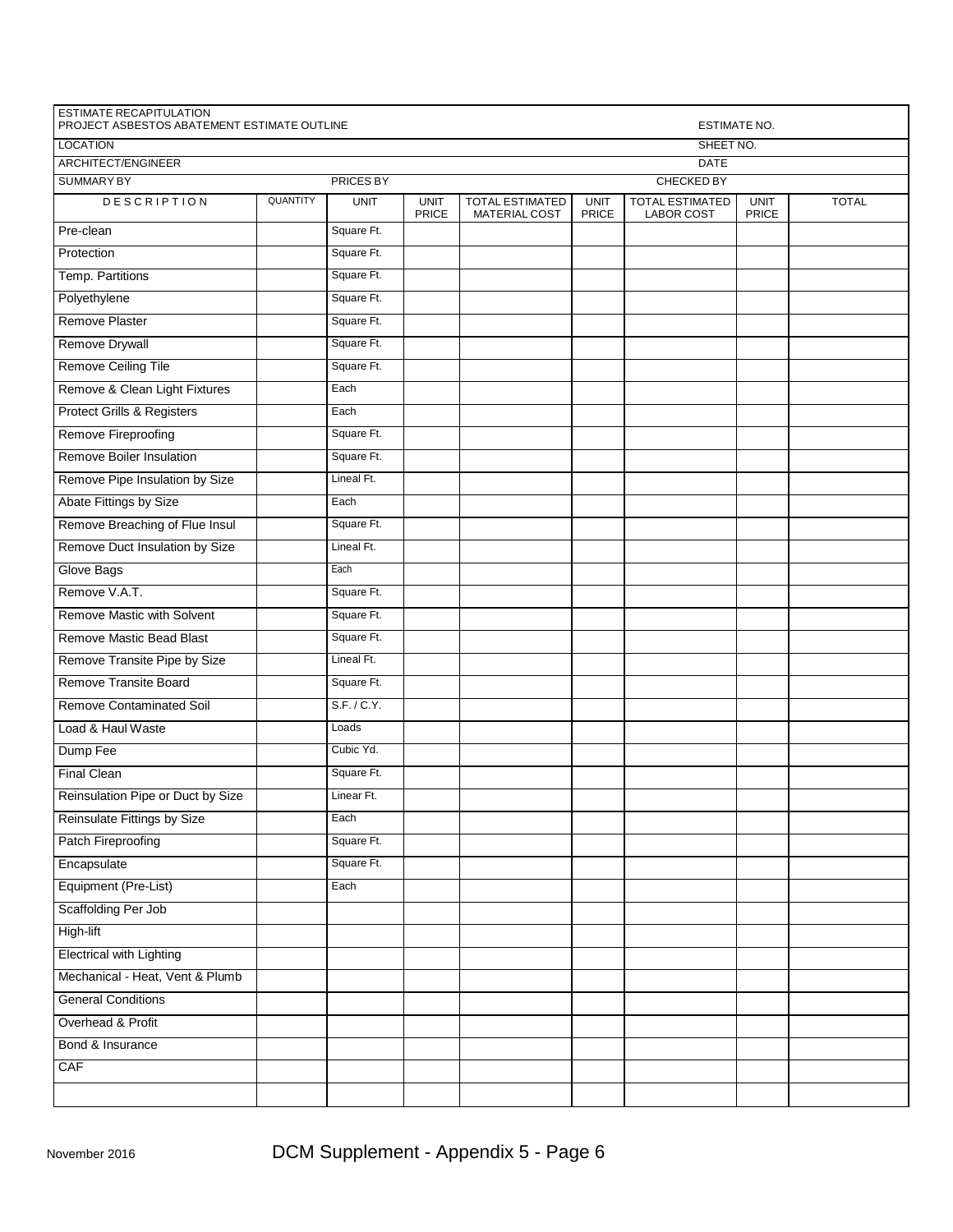# **APM FINAL REPORT REQUIREMENTS**

Within 60 days of final clearance testing, the Asbestos Project Manager will submit the Final Report to the following:

| $A/E$ :       | 1 copy                 |
|---------------|------------------------|
| Contractor:   | 1 copy                 |
| Using Agency: | 2 copies               |
| CDB:          | 1 copy                 |
| I.D.P.H.      | 1 copy (if applicable) |

The A/E shall distribute the reports in electronic format with letters of transmittal sent to the CDB Project Manager.

Reports for IDPH-regulated projects shall be submitted on hard-copy, unbound, with tabs. The following information shall be provided on the front cover sheet:

| <b>Building Name</b><br>Job Title |                  | Building No.            |                    |
|-----------------------------------|------------------|-------------------------|--------------------|
| <b>CDB Project Number</b>         |                  |                         |                    |
| Using Agency                      | City             | County                  | <b>State</b>       |
| APM/ASP                           | Name and Address |                         |                    |
| <b>Project Designer</b>           | Name and Address |                         | Seal and Signature |
| Date                              |                  | Date of Final Clearance |                    |
| CDB Logo                          |                  |                         |                    |

The Final Report is to have a Table of Contents. Each Section of the Report is to be tabbed and titled. Pages within each Section are to be numbered. The report shall follow the IDPH format, shall be submitted to CDB and to the Using Agency in an electronic format and shall include the following:

- Section A) Project Manager's Report Form provided by IDPH.
- Section B) Items submitted by the Contractor under Section 833.350(a).
- Section C) For clearance air samples, include the location of the sample, start and<br>end times of sampling, sampling air flow rate, volume of air sampled, name and address of laboratory performing the analysis and name and analysis and name and address of the analyst.
	- i) When final air clearance monitoring samples are analyzed by a laboratory using TEM, include a copy of the NVLAP certificate for airborne fiber analysis for the laboratory.
	- ii) When final air clearance monitoring samples are analyzed by PCM<br>in a laboratory, include a copy of the Proficiency analytical Testing (PAT) program's year-to-date performance report for the laboratory.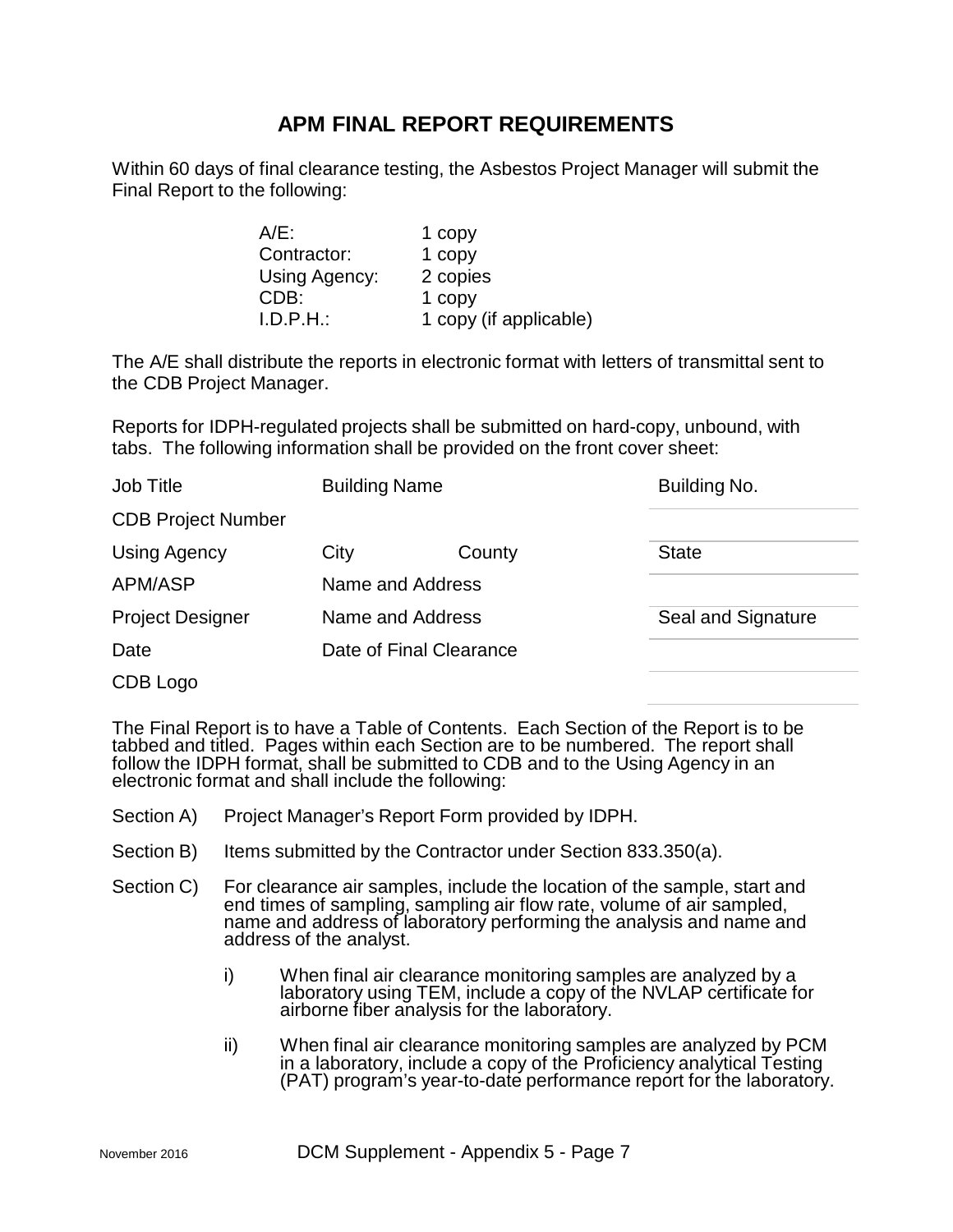- iii) When final air clearance monitoring samples are analyzed by an analyst outside of a laboratory, include a copy of the report of the performance testing under the Asbestos Analyst Registry (AAR) Program for the analyst for the testing round completed prior to the completion of the project, but not after the completion of the project.
- Section D) Names, license numbers, current training certificates and medical clearance certificate for asbestos abatement workers who conducted the abatement.
- Section E) Name, address and license number of the asbestos contractor.
- Section F) Names, addresses, license numbers, initial and current training certificates and certificate of medical clearance for the project designer, project manager and contractor's supervisor(s) and signature of the project manager.
- Section G) Name, signature and license number of each air sampling professional.
- Section H) Log of negative pressure measurements taken by the contractor for contained areas. The readable tape for the manometer shall serve as the log. This is only applicable to IDPH-regulated projects.
- Section I) Variance requests submitted to CDB and/or IDPH and the responses to those requests.
- Section J) Locations, times and results of background, personal and area air samples taken prior to and during the project.
- Section K) A detailed description, diagram or blueprint indicating the location of ACBM abated, locations of barriers and locations of decontamination enclosures.
- Section L) A detailed description of the project, including abatement methods employed, reasons for the project and for the selection of abatement methods, description of types and amounts of ACBM abated, and start and completion dates of the project.
- Section M) Daily log of observations made by the project manager, including a description of project activities, documentation of smoke-testing of barriers by the contractor, documentation of post-abatement visual inspection of each work area, and description of procedures used during clearance air sampling.
- Section N) Items submitted by the contractor under Section 855.350 $(c)(d)$ .
- Section O) For cleaning performed in accordance with Sections 855.400(f)(1)(A), (D) and (E), include the names of persons performing the cleaning, the date and locations of the cleaning and the methods used.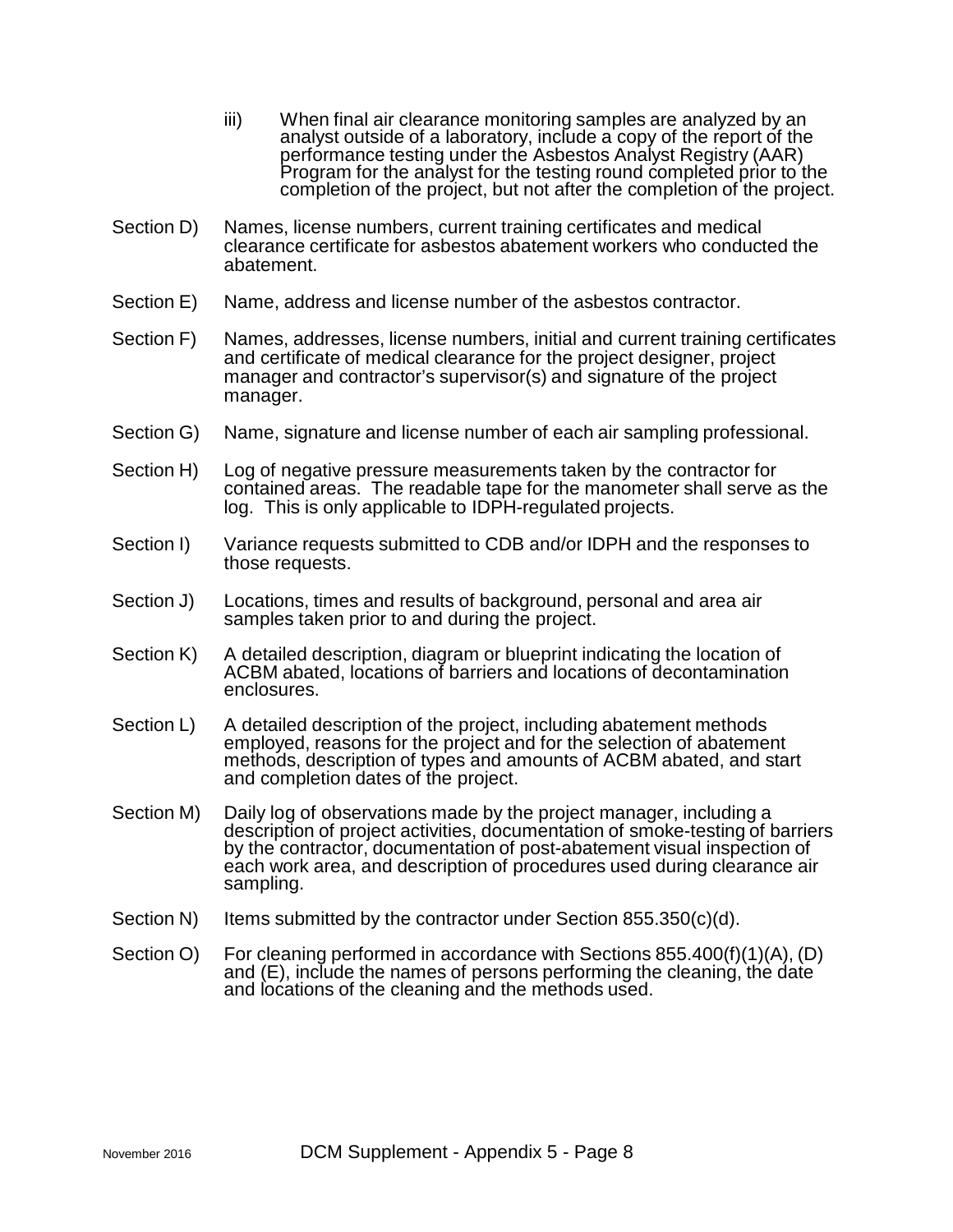## **Article 3 GUIDELINES FOR LEAD**

## **3.1 General**

The majority of paint manufacturers utilized lead (Pb) paint formulations prior to 1978. In 1978, the use of lead-based paint for residential use was banned; in 1990 lead-based paint was prohibited for CDB projects. Most paints today do not contain quantities of lead sufficient to be categorized as lead-based coatings; however, there are still some paints which do contain sufficient lead to be categorized as lead-based.

## **3.2 Sampling (paint chip) & Testing (XRF)**

As required by the Professional Services Agreement, the A/E shall provide for the selective testing of materials to be affected by the project. The A/E shall recommend to CDB the number of samples to be taken, and written approval shall be issued by the CDB Project Manager prior to testing. Existing materials integral to the project shall be tested, as well as any adjacent materials that are affected by the construction. Such materials shall be categories as CDB recommends: walls, ceilings and trim (windows, doors and frames) - 5 samples per category. Sampling shall be conducted by a licensed inspector. If sample analysis is required, then the laboratory used shall be accredited by the Environmental Lead Laboratory Accreditation Program.

Paint containing more than five-tenths of one percent  $(½\%$  or 0.5%) lead by weight is considered lead-based paint (LBP). Costs incurred in the sampling and testing of materials are reimbursable expenses. Results of the testing shall be included in Section 02 83 19 of the Project Manual.

## **3.3 Design**

Should testing indicate the presence of LBP, regulations established by the Occupational Safety and Health Administration (OSHA) and the Illinois Environmental Protection Agency (IEPA) are applicable to the project. If the project site is utilized for either public housing or for day care purposes, then guidelines established by the U.S. Department of Housing and Urban Development (HUD) are applicable as well.

In the project documents, identify all LBP. The A/E shall indicate in 01 11 00.2.B. of the Project Manual the existing conditions where lead paint is located. See the attached example. Specify remediation in Section 02 83 19 Lead-Based Paint Removal. IDPH notification is required only in residential and day care projects.

If asbestos abatement activities are being conducted in conjunction with lead remediation, then the A/E shall maximize all opportunities to combine similar activities and equipment items such as containment barriers and negative-air machines.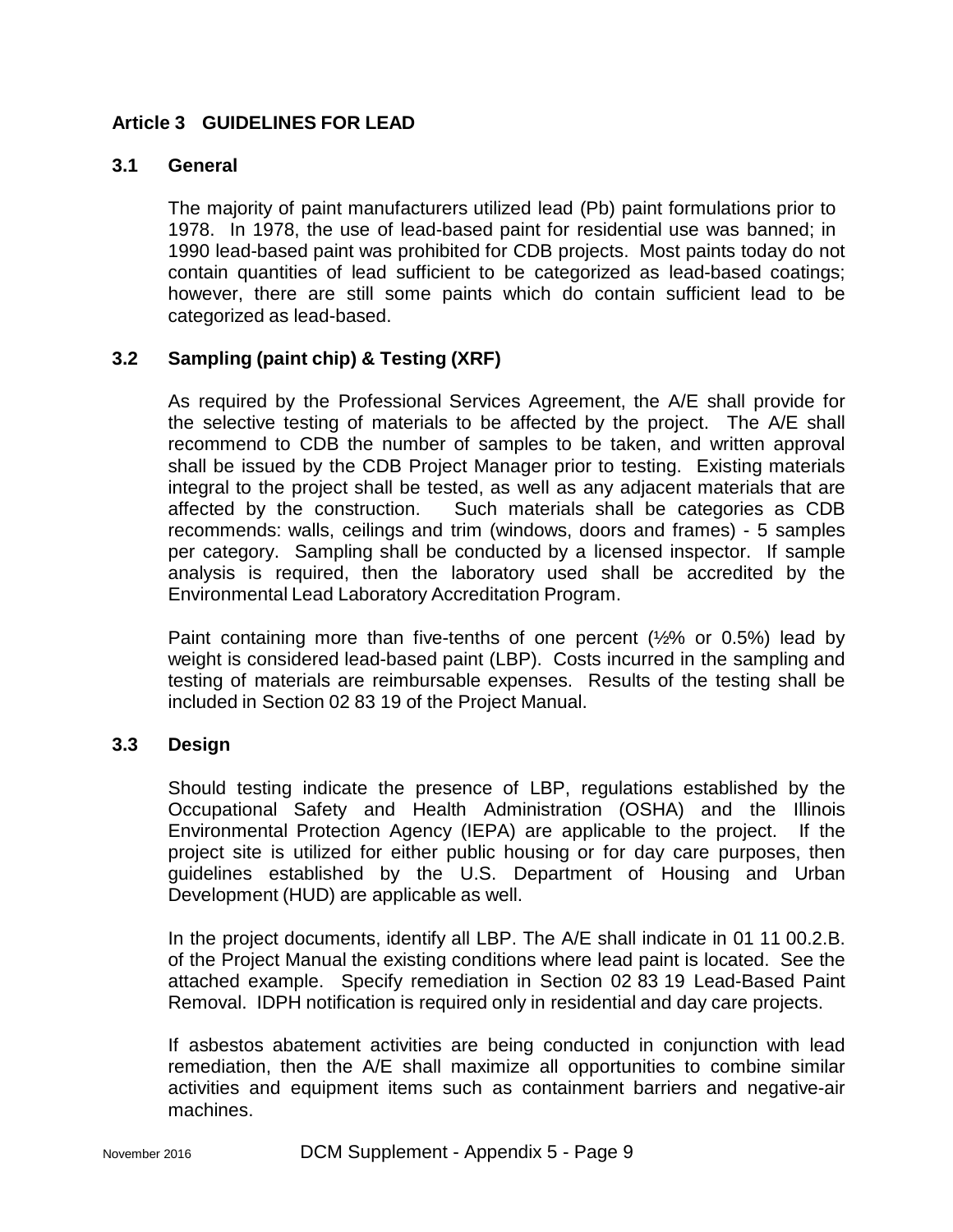Clearance sampling shall be required following all LBP-related activities and shall conform to current HUD requirements. All interior LPB removal shall be conducted within containment areas. Critical barriers shall be maintained, drop cloths shall be utilized on floors and additional protection of adjacent finishes shall be provided as necessary. If removal is to occur adjacent to an occupied area, or if the site is to be re-occupied, then negative air pressure is required within the containment area. Containment utilizing opaque barriers may be required for all exterior removal

## **3.4 Construction**

The Lead Construction Standard (OSHA 1926.62) has been in effect since June 4, 1993 and all construction activities shall be conducted in accord with this standard. The permissible exposure limit (PEL) for lead is 50 micrograms per cubic meter ( $\mu q/m^3$ ) and the action level is 30  $\mu q/m^3$ . Both levels are for an 8hour time weighted average (TWA). The OSHA standard also requires contractors to perform an exposure assessment for each project. It is the responsibility of the A/E to provide on-site representation during the critical activities.

## **3.5 Disposal**

If demolition/construction debris containing LBP still adhered to the substrate is generated from a non-residential structure, the waste may be handled as general refuse. However, if the LBP is removed from the original substrate to which it was adhered, then the waste is a special waste. The waste shall be analyzed by the Toxicity Characteristic Leaching Procedure (TCLP). LBP waste that meets the definition of special waste is hazardous if it has a concentration of lead equal to or greater than 5.0 mg/l as determined by TCLP. In addition, other parameters shall be below the regulatory limits for toxicity and other characteristics and listings. The Resource Conservation Recovery Act (RCRA) establishes LBP regulations. The handling and disposal of hazardous waste shall be conducted in accordance with the RCRA regulations applicable to the activity being conducted. LBP waste shall be stabilized prior to disposal in a facility that is permitted by IEPA to accept the waste.

**3.6 Transportation of LBP Waste.** Anyone who hauls or transports special waste shall have a current, valid waste hauling permit issued by the IEPA.

**Note:** Any person who is transporting special waste for a generator who generates less than 100 kilograms (220 pounds) of special LBP waste in a calendar month is exempt from this requirement. The Contractor shall submit all waste manifests to CDB with their respective pay request.